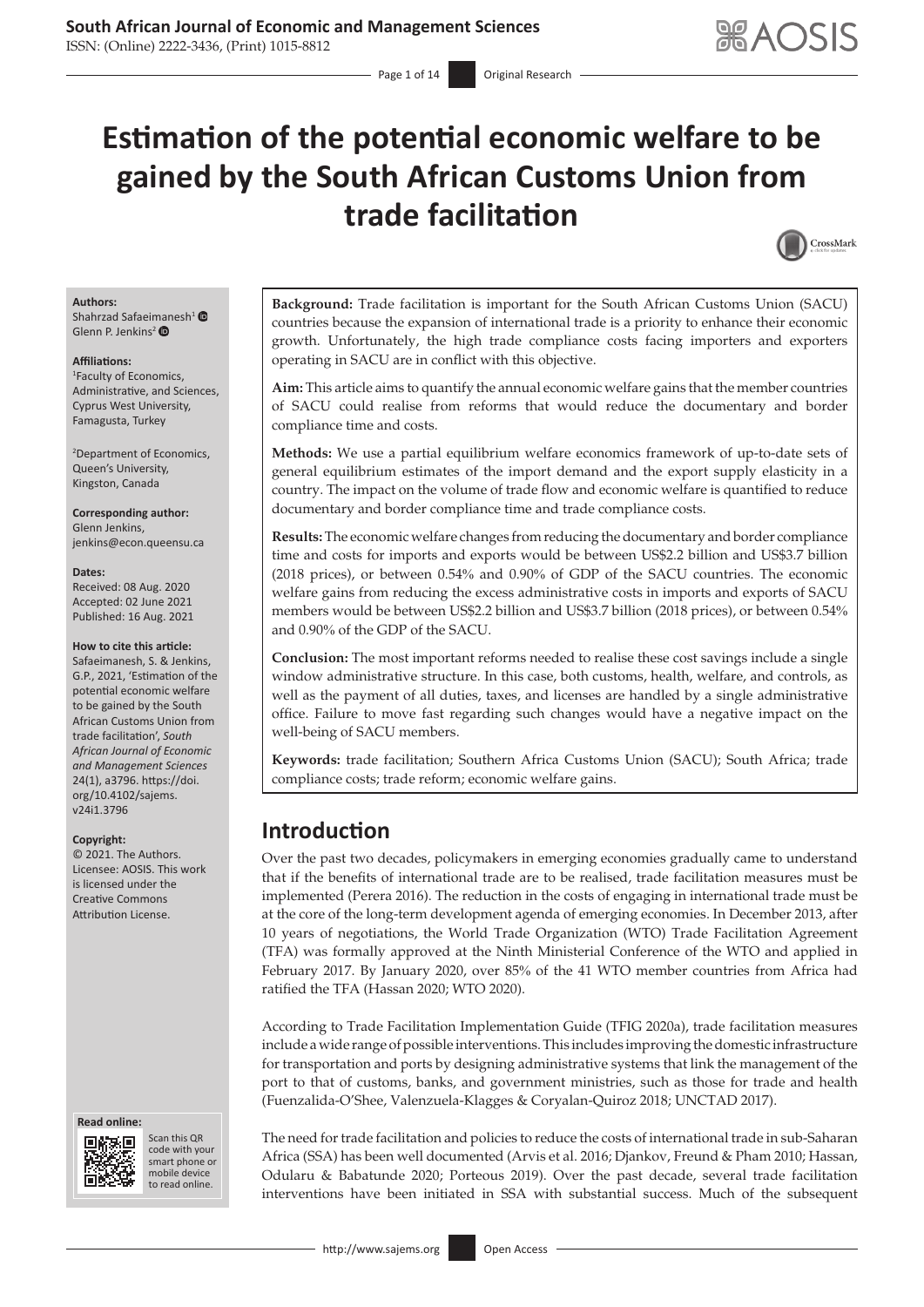research on the impact of trade facilitation has been largely focused on the potential impact of reducing the costs on international trade flows. While these studies had estimated the potential impact of trade facilitation on the volume of trade and export diversification in Africa, little direct quantitative assessment had been made of its effect on the economic welfare (Hoekman & Shepherd 2015).

This article aims to quantify the gain in the annual economic welfare that could be realised by the member countries of the South African Customs Union (SACU) from reforms to reduce the documentary and border compliance time and costs for imports and exports.

The focus is on reforming a series of administrative functions with costs greatly reduced without significant investment costs. The two aspects of trade compliance costs (CC) evaluated as potential areas for boosting economic welfare, if reformed, are border CC and documentary CC. Border CC are associated with the time and costs incurred in customs clearance, goods inspection, and handling at ports and borders (WB 2019a). Documentary CC are the time and costs associated to process the required documents to complete the international trade of goods from the country of origin to the destination country (WB 2019a). These costs are estimated annually by the World Bank Survey on Doing Business (WB 2018a). South African Customs Union countries, and particularly South Africa, have the information technology and management skills and financial resources to reduce these costs dramatically. Examples abound of successful reforms in this area by developing countries, starting with Singapore in 1989 (TFIG 2020a).

The members of SACU are South Africa, Botswana, Eswatini (Swaziland), Lesotho, and Namibia. This union is the world's oldest customs union still in existence, with its inception in 1889 (Ngalawa 2014). Due to its size and stage of development, South Africa is the dominant partner in setting policy and the day-to-day operations of SACU (Manwa, Wijeweera & Kortt 2019). South African Customs Union members have agreed on a trade liberalisation policy, with the duty-free transit of domestic products within the common customs area. At the same time, they have implemented a common regime of customs duties on imported goods into SACU countries. According to this agreement, all customs and excise duties collected in the customs union are deposited in the common revenue pool. After deducting the union's administrative cost, this revenue is shared between SACU members based on a revenue-sharing formula (SACU 2002).

As of 2018, 24% of SSA's total gross domestic product (GDP) is created in the SACU countries, predominantly South Africa. In terms of international trade, 36% of the value of imports in SSA, and 32% of its exports are produced by SACU countries. While exports and imports each account for more than 20% of SSA's GDP, these ratios are much higher for SACU, at 29% and 35%, respectively (IMF 2019; WB 2019c). This illustrates the importance of the SACU trading bloc in SSA and, in turn, the importance of international trade in the functioning of the SACU economies.

## **Literature review**

Trade facilitation is particularly important for countries in Africa because, when considering all the policy measures to stimulate economic growth, expanding their ability to engage in international trade becomes a priority (Portugal-Perez & Wilson 2009; Sakyi et al. 2017). In conflict with this need is the heavier burden of trade costs in SSA compared to those in the rest of the world.

Investigating the impact of international trade and trade facilitation on economic growth in 35 and 52 African countries, respectively, Sakyi et al. (2017) and Sakyi and Afesorgbor (2019) found that the more those countries engage in trade facilitation, the greater the impact of international trade on economic growth. Other studies have examined various aspects of the impact of trade facilitation on bilateral trade in SSA (Portugal-Perez & Wilson 2009; Turkson, Adjei & Barimah 2020; Valensisi, Lisinge & Karingi 2016).

With a focus on SSA, Ferreira and Steenkamp (2020) identified an array of potential intra-regional trade opportunities that would occur, with improved integration of trading relationships across the 26 member countries in the Tripartite Free Trade Agreement (FTA). The authors concluded that the level of unnecessary costs, associated with international trade in the region, must be eliminated. These include poor infrastructure, slow border and customs procedures, and excessive documentation requirements. Using a Computable General Equilibrium (CGE) model, Balistreri et al. (2018) state that trade facilitation would increase the share of income of the poorest population in the East African Customs Union and the Tripartite FTA.

Portugal-Perez and Wilson (2009) compiled an extensive survey of the literature on identifying the types of trade costs, and how they might be captured for comparative analysis across countries. Three sets of indicators of trade impediments were selected. Data on each of these indicators were available across Africa. These included a trade restrictiveness index (TRI) that combines rates and frequency of import tariffs, along with quantitative trade restrictions, the trading-acrossborder indicators of the administration costs of trade as reported by the World Bank, and the World Bank's Logistics Performance Index (LPI) that reflects the relative transportation costs associated with international trade in each country. These variables were used as explanatory variables in the estimation of a gravity model of international trade. The focus of this analysis is on the determinants of the volume of trade flows. The empirical estimates of the impact of these variables are as expected: the greater the trade restrictions, the lower the volume of imports; the lower the cost of trade administration, the greater the volume of both exports and imports. Also the better the transportation system, the greater the volume of trade. Given that Africa has the highest trade transaction costs among all developing countries, they concluded that reducing such costs is critically important for economic growth and poverty alleviation in Africa. In general, the impact of feasible reforms that would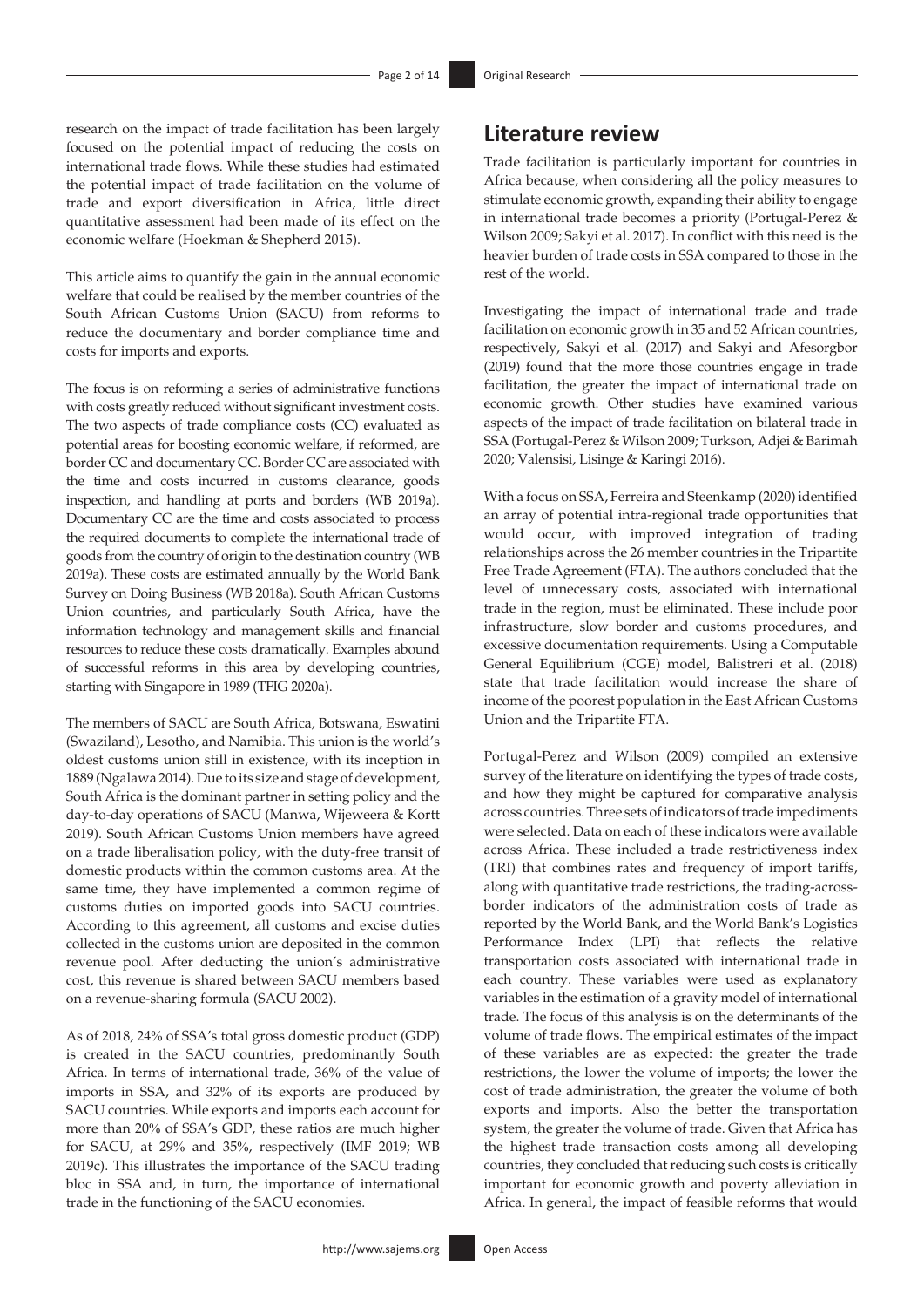lower trade transaction costs is relatively higher than the impact of reducing tariffs.

More recently, Sakyi et al. (2017) also investigated the effects of trade and trade facilitation on economic growth across 35 countries in Africa. They measured the trade-related exogenous variables by the volume of trade and the rate of CC related to export and such costs associated with import. These variables were used as exogenous variables to econometrically estimate an augmented growth model. They found that the direct impact of economic growth is statistically significant and positive. They also measured the impact of trade facilitation on economic growth, via increasing trade level, which stimulates the latter. The greater the extent of trade facilitation in an African country, the greater the impact of international trade on its economic growth.

Subsequently, Sakyi and Afesorghor (2019) investigated the effects of individual trade facilitation measures and their combined effect on trade performance, employing data from 52 African countries. In this study a structural gravity model framework is used for the period from 2006 to 2015. The focus of the analysis was on evaluating the impact of improvement in border and transportation efficiency on the volume of a country's exports and imports. Principal Component Analysis is used to create composite indices from several trade facilitation variables. They found that, while there has been some improvement over time, the trade costs associated with African countries have been consistently and significantly higher than those in any other region of the world. Their empirical analysis revealed that the real cost to export and import across borders is the key determinant of the performance of intra-Africa trade. Trade facilitation that reduced these border costs of trading was particularly important in determining countries' ability to export.

In their study on bilateral trade in SSA, Valensisi et al. (2016) found that the costs of processing imports and exports in African countries were very high even for bilateral trade within Africa. For example, they found that 10 out of 16 countries in the Common Market of Eastern and Southern Africa (COMESA) region had higher bilateral trade costs within their common market than with the rest of the world. A similar pattern exists in the East African Community (EAC) countries and the Economic Community of West African States (ECOWAS). They concluded that high transaction costs are a significant hindrance to Africa's integration globally and its own regional integration. Using CGE, a set of trade facilitation measures has been evaluated. It was estimated that establishing a Continental Free Trade Area (CFTA) could result in more than a 50% increase in intra-African trade.

In their study of the opportunities for bilateral trade in SSA, Turkson et al. (2020) recognised the challenge of developing efficient procedures and well-functioning institutions for cross-border administration trade. They conclude that African countries remain highly aid-dependent due to their inability to pursue the potential gain from trade fully. To

address this problem, they point to the need for reforms to lower the level of cost of trade through the implementation of trade facilitation measures. Employing a panel estimation technique, using a gravity model with data from 29 SSA countries, they estimated the impact of strengthening institutions and the business environment by promoting bilateral trade. The results supported the theory that trade facilitation encourages bilateral exports and increases trade flows among the countries.

In the above studies, the focus was almost exclusively on how trade facilitation reforms would quantitatively expand the flows of exports and imports. Balistrere et al. (2018) attempt to go further in their study. Employing a CGE model, the authors did an economic welfare analysis of reducing trade costs in the East African Customs Union and the FTA. Their focus is on the impact of these reforms on poverty and the incomes of the bottom 40% of the income distribution. Their analysis indicated that the effects of the trade reforms to reduce trade costs benefit the poor. They found that trade facilitation tends to increase the incomes of the poor and reduce inequality. The strong influence of trade facilitation on improving agricultural returns tends to benefit skilled labour proportionally and reduce income inequality in these countries.

A substantial body of research has been published, focusing on the need for South Africa to stimulate its economic growth by diversifying its international markets to those providing a sustainable export demand (Matthee, Idsardi & Krugell 2015; Matthee & Santana-Gallego 2017; Mhonyera, Steenkamp & Matthee 2018; Turkson et al. 2020). The European Union (EU) is one such sustainable market. The EU and six countries of the Southern African Development Community (SADC) Botswana, Lesotho, Namibia, and Swaziland (BLNS), South Africa, and Mozambique – in 2016 signed an economic partnership agreement (EPA). The objective of this EPA is to bring about economic integration between the EU and this Southern African region. The estimation of the impact on trade flows, revenue, and economic welfare has been carried out to promote free trade through the existing Trade Development and Cooperation Agreement (TDCA) between South Africa and the EU. The estimated annual trade expansion in South Africa is over US\$1 billion, with an increase in the economic welfare of approximately US\$130 million.

However, the TDCA only tied the EU and South Africa in terms of trade liberalisation. Since South Africa is adhering to a single external tariff as a member of SACU, it is an imperfect union that does not function as it is supposed to for imports coming from the EU (Berends 2016). In 2014 EU and members of the SADC concluded talks on a new EPA.

The SADC EPA entered provisional implementation in 2016 to strengthen SADC EPA states' capacity in trade policy and trade-related issues. South Africa is the most important source of import for all SACU members (Czermińska & Garlińska-Bielawska 2018). This article demonstrates the importance of a sustainable trade flow for SACU members' economic growth.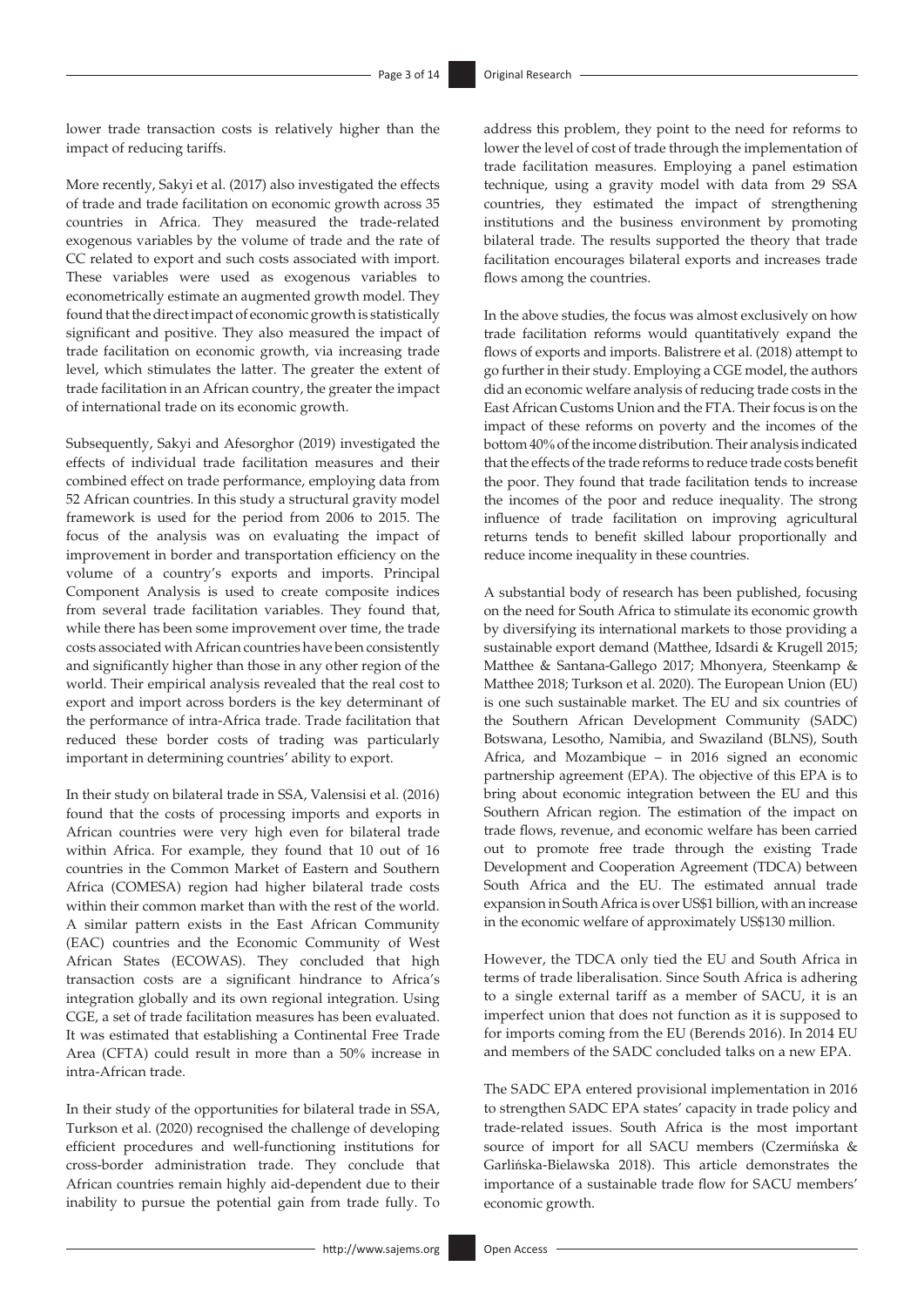# **Model specification and methodology**

Various models of international trade have been used to estimate the impact of trade facilitation on trade flows. Many researchers used gravity equations for this purpose (Arvis et al. 2016; Jordaan 2014; Portugal-Perez & Wilson 2009). At firm level these effects were estimated through econometric studies of the comparative response of firms across countries (Seck 2016). Others employed CGE models to estimate these effects on the level of trade flow and its impact on poverty (Balistreri et al. 2018) and regional integration in Africa (Valensisi et al. 2016).

A partial equilibrium model that has been applied in studies worldwide is the WITS-SMART model developed by the United Nations Conference on Trade and Development. It allows an approximate measure of the change in consumer surplus from a change in trade policies and has been used to analyse the welfare effects, due to trade, of the European FTA on South Africa (Guei, Mugano & Le Roux 2017). This model was built to help developing countries to assess quantitatively the implications of proposals for trade liberalisation through Multilateral Trade Negotiations (MTN), or the effect of changes in the Generalized System of Preference (GSP) schemes of developed countries. It is an ex-ante partial equilibrium model, measuring through simulation the firstround effect of changes in tariff policies.

The focus of this model is on the trade creation and trade diversion effect of changes in tariff policies that, by their structures, will influence the trade flow between it and the country's various trading partners. These impacts are quantified using a series of import demand functions between each of the countries in the commodities analysis. A similar set of export supply functions is specified for each of the countries' exported commodities. The elasticity of the substitution of commodities can also be applied to determine the degree of trade diversion between countries due to changes in the relative prices brought about by the tariff reforms. The total trade effect is obtained by summing together the trade creation and trade diversion effects. The welfare effect arises from the benefits consumers in the importing countries derive from the lower domestic prices, due to the removal or reduction in tariff rates, or quantitative restrictions. Producers of exports also gain to the degree that the supply of these commodities is less than infinitely elastic. This model has been used to analyse the welfare effects of the European FTA on South Africa (Guei et al. 2017).

This model, however, is not well suited for the analysis of the welfare impact of trade facilitation reforms that is the primary focus of this article. Such reforms lower the costs of importing all goods by approximately the same percentage, and similarly, the reduction of the costs of exporting goods by a uniform percentage reduction. Hence, we can treat all imports as one composite good, and all

exports (except oil and precious stones) as another composite good. In such a situation, there is only the impact of trade creation and no impact of trade diversion because relative prices from the various countries are not affected. In such a situation, it is the aggregate elasticity of demand for imports and the aggregate elasticity of exports supply that are the relevant empirical parameters for quantifying the responses of imports and exports to the changes in the administration costs of international trade. Hence, a more aggregated partial equilibrium model, such as the one outlined in this article, is all that is needed to quantify the overall impact on the volumes of imports and exports and, more importantly, the measurement of the economic enhancement for importers and exporters that such trade facilitation reforms create.

The default position of the WITS model stems from the assumption that export supply elasticities are infinite. This reduces its usefulness when estimating economic welfare changes, involving changes in exporters' trade costs. Changing to a finite elasticity will affect results by transforming part of trade creation (quantity effect) into price effect. The maximum estimate of trade creation is achieved with an infinite export supply elasticity.

A partial equilibrium framework and country-specific estimates of the export elasticity of supply, derived by Tokarick (2014), and the import elasticity of demand by Ghodsi, Grübler and Stehrer (2016), are used in this study. These estimates are available by country, using the GDP function approach initially developed by Kohli (1991) and Kee et al. (2008).

# **Trade compliance costs, tariff, and the demand for import**

In this section we follow the methodology developed by the WTO (2015). The impact of tariffs and import CC on the volume of imports, economic efficiency, and tariff revenues are illustrated in Figure 1. In the absence of import tariffs, CC to import, domestic freight, and domestic marketing costs, the quantity demanded of imports would be determined by the demand function for imports and the cost, insurance, and freight (CIF) prices of imports at the border of the importing country. This research focuses on the impacts of tariffs (t), the CC associated with the administration of international trade flows  $(TC<sup>M</sup>)$ , and their economic resource costs for SACU. We set aside the issues associated with differential domestic freight and domestic marketing costs. The analysis first identifies the quantity of imports, including both final goods and intermediate goods, demanded in a market that was free of both tariffs and trade CC. This is denoted as  $M_i$ .

In order to import goods, there will be a minimum required rate of trade CC to import (TC<sup>M</sup>), even in the most efficient of circumstances. The total TC<sup>M</sup> that is observed for a country can be divided into the lowest rate of import compliance cost that can be expected from an efficient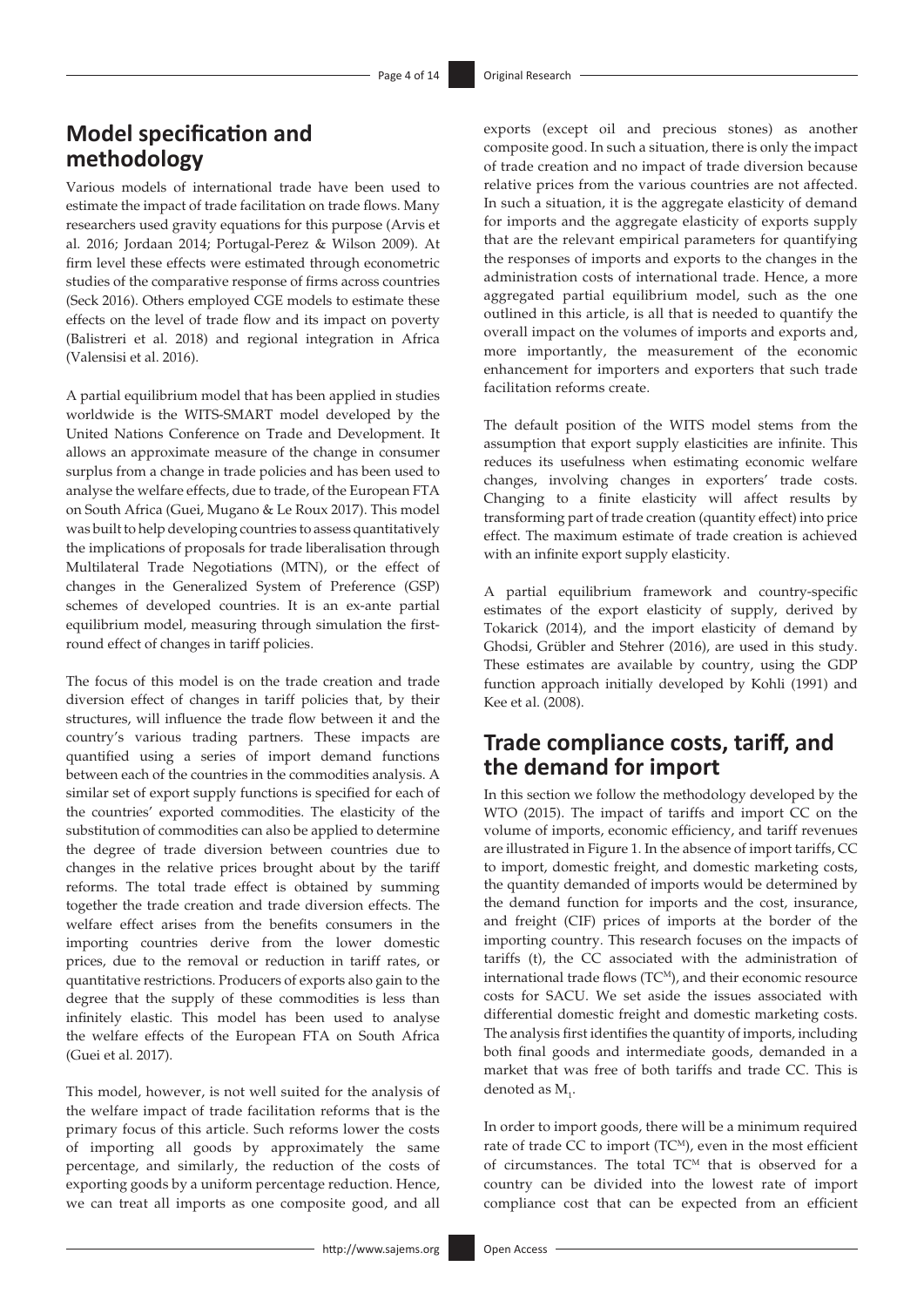

CIF, cost, insurance, and freight.

**FIGURE 1:** Economic impact of tariffs and import compliance costs.

administration system  $(TC_0^M)$  and the amount in excess (*TCe <sup>M</sup>*).

This relationship for a country is expressed in Equation 1:

$$
TC_e^M = TC^M - TC_0^M \tag{Eqn 1}
$$

 $TC_e^M$  is the rate of trade CC that can be potentially eliminated through administrative reforms. While *TCM* for a country is observed,  $TC_0^M$  is not. However, the rates of  $TC^M$  for other countries that implemented reforms to improve the efficiency of their trade administration systems are observable. Hence, in this analysis the benchmark rates of  $TC_0^M$  are obtained from the observed rates of  $TC^M$  achieved by the trade administration of other countries.

When the minimum or efficient rate of trade CC,  $TC_0^M$ , is added to the CIF price, the cost (price) of imports to the country increases. Such costs reduce the quantity of imports in Figure 1 as the measurement from  $\mathbf{M}_1$  to  $\mathbf{M}_2$ . In addition, imposing a tariff (t) on the CIF price of imported merchandise raises the prices of imports domestic consumers must pay, causing them to reduce the quantity of imports demanded further from  $M_2$  to  $M_3$ . Any degree of excess CC,  $TC_e^M$ , will further increase the cost of imported items and lead to a further reduction in the quantity of imports demanded  $(M<sub>4</sub>$  in Figure 1). This will also be the quantity of imports that is reported in a country's international trade statistics.

In the pre-reform situation, the price of imported goods can be expressed as  $CIF(1 + TC_0^M + t + TC_e^M)$  in which trade CC can also be measured as a percentage of the CIF value of the imports. If the small-country assumption holds for SACU countries, the world prices of imported goods are not affected by the quantity of imports demanded by these countries. In this situation, the quantities of imports can be expressed in units of foreign exchange; hence, CIF is defined to be equal to 1.

If trade administration reforms are implemented that eliminate  $TC_e^M$ , they will reduce the cost of a unit of import

to  $(1 + TC_e^M + t)$ , increasing the quantity of imports demanded from  $M_4$  to  $M_3$ . This change in the quantity of imports, denoted as  $(∆M)$ <sub>1</sub>, can be expressed as in Equation 2:

$$
(\Delta M)_{1} = M_{4} * \varepsilon^{M} * T C_{e}^{M}
$$
 [Eqn 2]

 $\varepsilon^M$  is the elasticity of demand for imports, while  $TC_e^M$  is the proportional change in the price of imports brought about by eliminating excessive trade CC.

The gain in economic welfare realised from the elimination of  $TC_e^M$  arises from two sources. First, goods being imported before the reform can now be imported at a lower cost  $(\Delta W_1)$ . This is shown as the area of rectangle EHIF in Figure 1, representing the reduction in real resources used by the required administrative procedures to import goods into the country. This saving of resources can be expressed as in Equation 3:

$$
\Delta W_1 = M_4 * T C_e^M \tag{Eqn 3}
$$

The second gain in economic welfare,  $\Delta W_{2}$ , occurs because consumers of imported goods are paying a price of  $(1 + TC_0^M + t + TC_e^M)$  for items that after the reform will cost only  $(1 + TC_0^M + t)$ . The lower price charged to consumers will increase the quantity of imports demanded by ∆M<sup>1</sup>. This increase in imports will have a resource cost of only  $(1 + TC_0^M)$ . The economic welfare changes denoted as ∆W<sub>2</sub> are shown as the summation of BFGC and FIG areas in Figure 1 and can be estimated as in Equation 4.

In Figure 1, the area BIGC represents the difference between consumers' total willingness to pay for the additional quantity demanded  $(M_4IGM_3)$  and the economic costs of the additional imports  $(M_4BCM_3)$ .

$$
\Delta W_2 = (t + 0.5T C_e^M) * (\Delta M)_1
$$
 [Eqn 4]

Substituting Eqation 2 into Eqation 4, we have:

$$
\Delta W_2 = M_4 \ast \varepsilon^M \ast \left[ (t \ast TC_e^M) + 0.5 (TC_e^M)^2 \right] \ast (\Delta M)_1 \qquad \text{[Eqn 4a]}
$$

The total welfare gain  $\Delta W$ <sub>e</sub> from a reform to eliminate the excess CC of import administration is given in Equation 5:

$$
\Delta W_e^M = \Delta W_1 + \Delta W_2 \tag{Eqn 5}
$$

In the case of imports, the study of tariffs and their efficiency costs has a long tradition. By estimating the economic welfare costs of the tariff, a comparison can be made of the relative size of these two sources of economic inefficiency in the market for imports.

The economic inefficiency of the tariffs on imports is shown as the area CGD in Figure 1. To estimate this familiar triangle of welfare cost, one can consider the change in the quantity of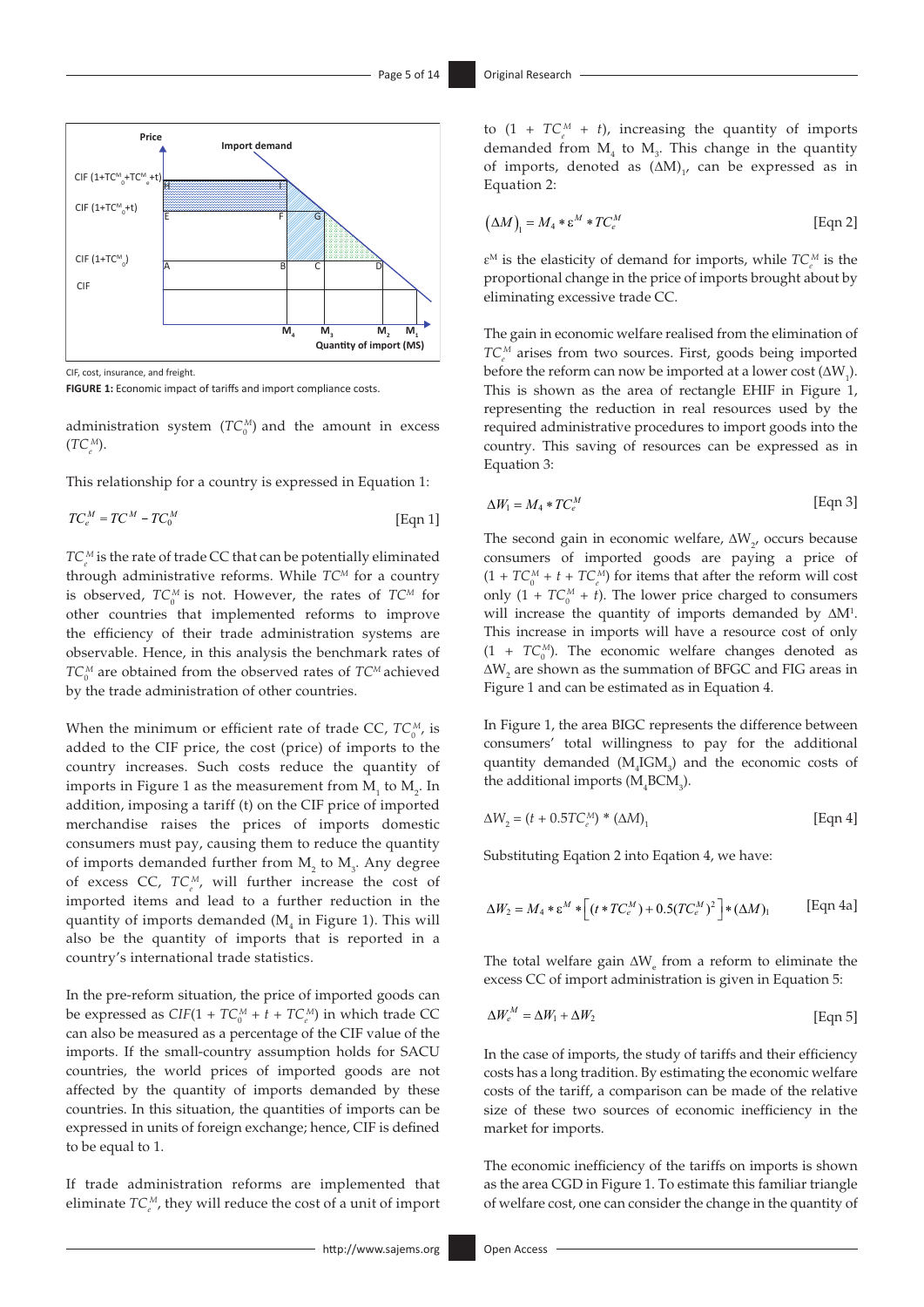imports demanded if the tariff were eliminated (∆*M*) 2 . This is expressed as in Equation 6:

$$
\left(\Delta M\right)_2 = M_4 * \varepsilon^M * t \tag{Eqn 6}
$$

The economic welfare cost as measured by the triangle CGD can then be expressed as Equation 7:

$$
\Delta W_t = 0.5 * M_4 * t^2 * \varepsilon^M \tag{Eqn 7}
$$

# **Trade compliance costs and the supply of exports**

Figure 2 illustrates a similar framework for the impact of trade CC on the volume of exports and the economic inefficiency that these costs might create. If there were no export trade CC, the exporter would receive the Free on Board (FOB) price. The quantities of export can be stated in units of foreign exchange, with the FOB price defined as being equal to 1. Given the supply function of exports,  $S^sS^x$ , the quantity of exports would be shown by  $X_i$ .

Conversely, if the country imposes on exporters a rate of trade transaction cost of *TCX*, the net remuneration received by exporters would fall to FOB  $(1 - TC^x)$  and the quantity of exports to  $X_3$ . Let us assume that the efficient level of trade CC is denoted by  $TC_0^X$ . At this level of costs, the total value of exports would be  $X_2$ . The relation between these levels of administration CC of export is expressed as in Equation 8:

$$
TC_0^X = TC^X - TC_e^X \tag{Eqn 8}
$$

 $TC_e^X$  is the excess trade transaction costs that can be eliminated through trade administration reforms.

As the CC to export are also measured as a percentage of the dollar value of exports, the remuneration received by domestic producers of exportable goods, net of trade transaction costs, would be  $(1 - TC_0^X - TC_e^X)$ . If reforms were



FOB, free on board.

**FIGURE 2:** Economic impact of export compliance costs.

implemented to remove the  $TC_e^X$ , the remuneration received for a unit of export by the producer would increase to  $(1 - TC_0^x)$ . This would bring an increase in the supply of exports from  $X_3$  to  $X_2$ , denoted by  $(∆X)_1$ . This supply response is expressed in Equation 9:

$$
(\Delta X)_{1} = X_{3} * \varepsilon^{X} * T C_{e}^{X}
$$
 [Eqn 9]

 $\varepsilon^{X}$  is the supply elasticity of export and  $TC_e^X$  is the proportional change in the price of exports from the elimination of the excess trade CC.

Elimination of the excess export CC increases economic welfare, as fewer resources are used in exporting the goods. The economic welfare gain from reducing the excess compliance cost is shown in Figure 2 for the current quantity of exports as the area of the rectangle ABCD, which can be computed using Equation 10:

$$
\Delta W_3 = X_3 * T C_e^X \tag{Eqn 10}
$$

With the increase in the producers' prices for exports, the quantity supplied will increase. The increase in the level of exports is the source of another economic gain shown as the area of the triangle of DCE in Figure 2. To quantify this economic benefit ( $\Delta W$ <sub>4</sub>), Equation 11 is used:

$$
\Delta W_4 = 0.5X_3 * \varepsilon^X * (TC_e^X)^2 \tag{Eqn 11}
$$

This economic gain occurs because the marginal cost of the additional production  $(X_3$ DEX<sub>2</sub>) is less than the economic value received net of the compliance from the additional  $\text{export sales } (X_{3}CEX_{2}).$ 

Therefore, the overall economic welfare gain from eliminating the excess CC for exporting,  $\Delta W_e^X$ , is shown in Figure 2 as the total area of ABED. This gain is the sum of the results in Eqations 10 and 11, expressed as Equation 12:

$$
\Delta W_{e}^{x} = \Delta W_{3} + \Delta W_{4}
$$
 [Eqn 12]

In this article, these economic welfare measurements are estimated for a trade administration reform by SACU member countries.

## **Data and empirical analysis**

To estimate the change in the level of imports and exports and the associated changes in economic welfare arising from the proposed reforms, international trade data for each of the SACU countries is used. Information is required on the actual values of the rates of trade CC for both imports and exports, along with import tariff rates and estimates of benchmark values for the rates of trade CC and import demand and the export supply elasticity. Description of the variables and the data source for each is provided in Appendix 1.

Import and export data are obtained from the Direction of Trade Statistics published by the IMF (2019). Trade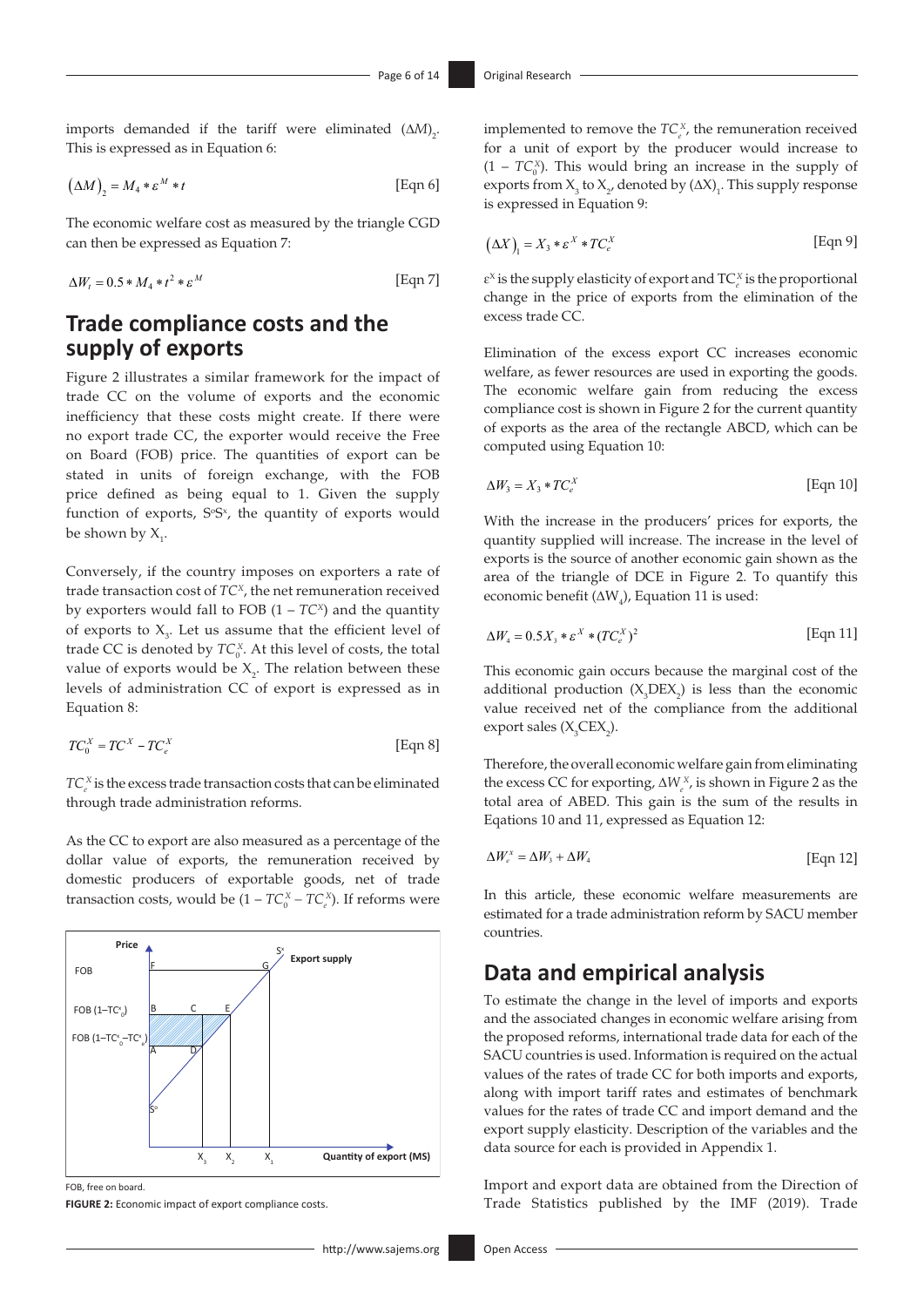compliance time and monetary costs are obtained from the Doing Business Survey of the World Bank (WB 2019b), and weighted average import tariff rates are available from the World Bank (WB 2019b). The import demand elasticity was estimated in 167 countries by Ghodsi et al. (2016), using the semi-flexible translog GDP function approach proposed by Kee et al. (2008). The export elasticity of supply used for each country are average long-run export supply elasticity adjusted to include the general equilibrium effects of price changes, as estimated by Tokarick (2014).

The import data between SACU countries are adjusted to avoid double counting the imports arriving in South Africa or Namibia that are trans-shipped to other SACU countries and counted as imports of the second country. Similarly, export values of the interior SACU countries are adjusted to reflect the fact that not all their exports will be shipped by sea via South Africa, or Namibia, to third countries. The exports of diamonds and precious metals are cases in point. The values of the border-crossing intra-SACU trade flow that is subject to the border and documentary CC to import are presented in Table 1, columns 2 and 4 (columns 1 and 3 are representations of the total value of exports before adjustment). The weighted average values for tariffs and the import demand and export supply elasticity in each country are reported in columns 5, 6, and 7, respectively.

To estimate the potential magnitude of the excess trade CC, the total CC of the import or export of a shipment of goods must be measured for each SACU country and compared with that of the benchmark countries.

|  | TABLE 1: Value of merchandise imports, exports, tariff rates, and trade elasticity. |  |  |  |
|--|-------------------------------------------------------------------------------------|--|--|--|
|  |                                                                                     |  |  |  |

## **Trade compliance costs of importing**

In this article, estimating the gains from reducing trade CC focuses only on reducing border and documentary CC, as these costs have been the focus of WTO and World Customs Organization efforts at reducing trade compliance cost. By taking the total number of hours of waiting for an average import shipment, the average value of the shipment, and the cost of capital, one can estimate the average cost of waiting time to ship imports into a country (Equation 13):

#### $Cost of waiting time (USD)$

$$
= \frac{[Total time to trade(hours)* cost of capital * Shipment value]}{8760}
$$
  
[Eqn 13]

The real cost of funds for the average importer is assumed to be 12% for 1 year (8760 h). The total compliance time and cost to import are presented in Table 2. The first two columns are the hours and US dollar value of compliance time for import. The summation of US dollar cost of border and documentary compliance (WB 2019b) in column 3 is then added to the capital cost of waiting time for the shipment. The sum of the values in columns 2 and 3 then gives the total compliance cost of importing (TCCM) (column 4). These rates of CC are what each country imposes on a shipment of imports as it moves from the port in South Africa through the official procedures of the internal SACU countries, and it is expressed as a percentage of the World Bank standard shipment value for imports of US\$50 000 (column 5).

| Number         | Country      | 0м<br>(millions 2018 US\$)* | Adjusted $Q_{.}^{M}$<br>(millions 2018 US\$)** | ο×<br>(millions 2018 US\$)* | Adjusted $Q^X$<br>(millions 2018 US\$) | $4**$   | $\varepsilon^M$ | $\varepsilon^M$ |
|----------------|--------------|-----------------------------|------------------------------------------------|-----------------------------|----------------------------------------|---------|-----------------|-----------------|
|                |              |                             |                                                |                             | 4                                      | 5 $(%)$ | 6               |                 |
|                | Botswana     | 6211                        | 6211                                           | 5969                        | $\overline{\phantom{a}}$               | 3.40    | $-1.14$         | 0.84            |
| $\overline{2}$ | Namibia      | 6410                        | 5742                                           | 6959                        | 4330                                   | 2.99    | $-1.08$         | 1.07            |
| 3              | Eswatini     | 1978                        | 1978                                           | 2015                        | $\overline{\phantom{a}}$               | 4.61    | $-0.97$         | 1.07            |
| 4              | Lesotho      | 1301                        | 1301                                           | 1502                        | $\overline{\phantom{a}}$               | 4.61    | $-0.95$         | 1.07            |
| 5              | South Africa | 127 254                     | 116 844                                        | 100 139                     | 100 139                                | 4.61    | $-1.28$         | 0.88            |

*\* Source:* for columns 1 and 4, indicated by \*: IMF (2019); the rest is the author's calculations

Note: \*\*, Based on the SACU agreement, the goods are duty-free while moving inside the customs union (SACU 2002). The weighted average of the tariff rates that each member charges on the goods when they import directly from non-SACU countries is extracted from the World Bank (WB 2019b). The effective tariff used in this study's calculations is the weighted average of the tariff rates in a SACU country, based on the tariff rate of the initial importing country, with the weights determined by the percentage of imports entering via each of the initial countries of import.

| TABLE 2: Total compliance time and cost to import per shipment (2018). |  |  |  |  |  |  |  |
|------------------------------------------------------------------------|--|--|--|--|--|--|--|
|------------------------------------------------------------------------|--|--|--|--|--|--|--|

| <b>Number</b><br>Country |              | Total compliance time to<br>import (hours)* | Cost of waiting time per<br>shipment (US\$)** | <b>Total direct compliance</b><br>cost to import (US\$)* | Total compliance cost to<br>import (US\$) | Total rate of compliance cost<br>to import as a percentage of<br>shipment value |
|--------------------------|--------------|---------------------------------------------|-----------------------------------------------|----------------------------------------------------------|-------------------------------------------|---------------------------------------------------------------------------------|
|                          |              |                                             | $\overline{2}$                                | 3                                                        | $4 = 2 + 3$                               | 5 $(%)$                                                                         |
|                          | Botswana     | 6.8                                         | 4.66                                          | 164.7                                                    | 169.36                                    | 0.34                                                                            |
| 2                        | Namibia      | 8.8                                         | 6.03                                          | 207.5                                                    | 213.53                                    | 0.43                                                                            |
| 3                        | Eswatini     | 6.7                                         | 4.59                                          | 210                                                      | 214.59                                    | 0.43                                                                            |
| 4                        | Lesotho      | 5.5                                         | 3.77                                          | 240                                                      | 243.77                                    | 0.49                                                                            |
| 5                        | South Africa | 123                                         | 84.25                                         | 749                                                      | 833.25                                    | 1.67                                                                            |
| 6                        | Mozambique   | 25                                          | 17.12                                         | 459                                                      | 476.12                                    | 0.95                                                                            |
|                          | Singapore    | 36                                          | 24.66                                         | 260                                                      | 284.66                                    | 0.57                                                                            |

*Source*: World Bank, 2019a, *Measuring business regulations, trading across borders, methodology*, viewed 03 January 2020, from [https://www.doingbusiness.org/en/methodology/trading-across](https://www.doingbusiness.org/en/methodology/trading-across-borders)[borders](https://www.doingbusiness.org/en/methodology/trading-across-borders)

\*, \*\*, According to Eqn. 13.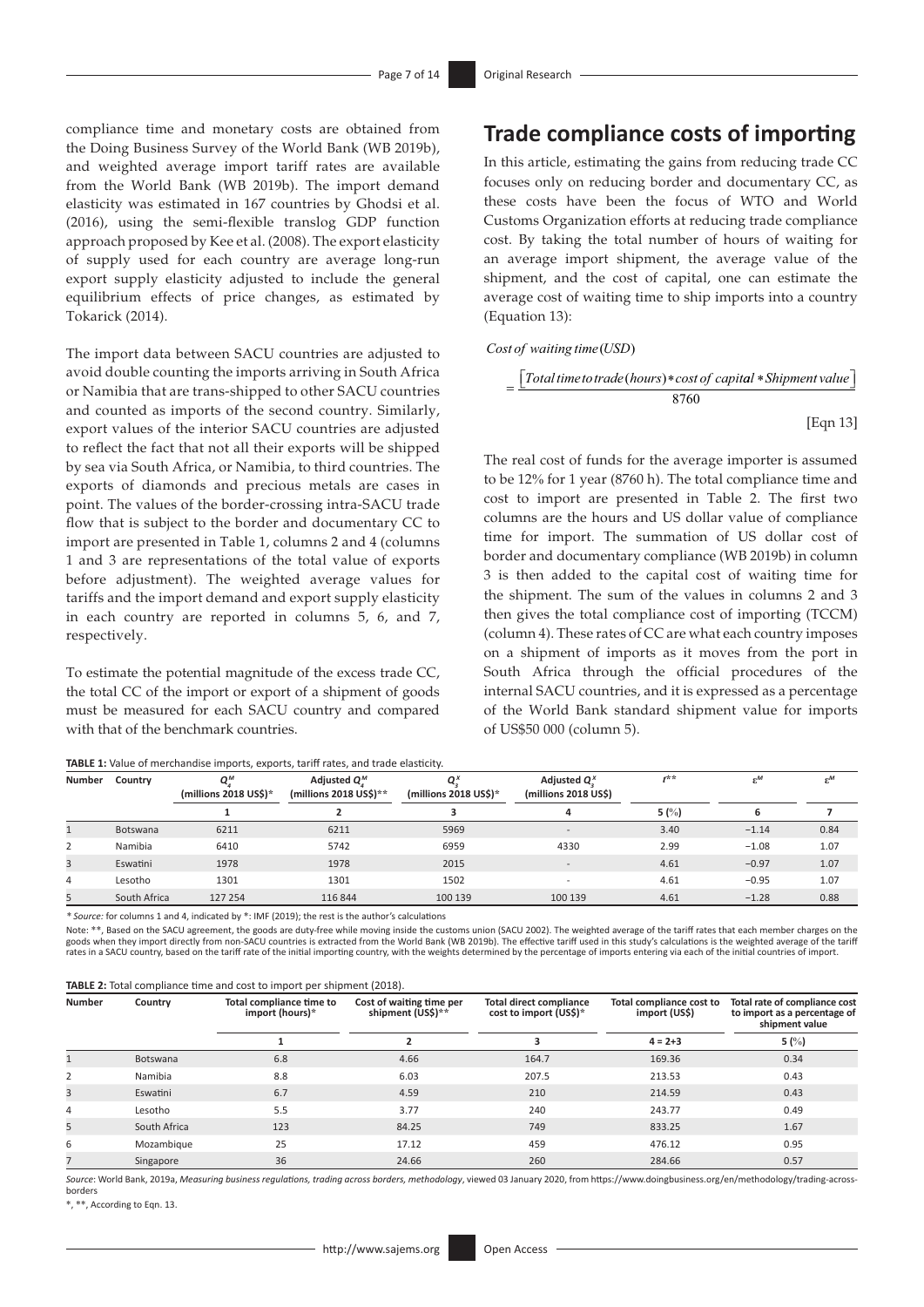The importation of goods through South Africa imposes a TCCM rate of 1.67% of the value of the imported goods (Table 2, row 5, column 5). Inland SACU countries and Namibia impose a further cost as the goods are imported there. For Botswana, the additional CC are equal to 0.34% of the value of the goods. Due to recent trade facilitation reforms, Botswana has the lowest second-stage importation costs among inland SACU countries (WB 2018a, 2019b, 2019c). Namibia, Eswatini, and Lesotho have additional customs compliance costs of 0.43%, 0.43%, and 0.49%. The combined rates of the TCCMs imposed on South Africa, and the ultimate country of importation are reported in Table 3, column 2.

The combined compliance costs are lowest for goods imported by and remaining in South Africa, at 1.67%. For inland countries, the rate of compliance costs ranges from 2.01% in Botswana to 2.16% in Lesotho. A small amount of goods is imported via the port in Namibia, mainly used to export raw materials. However, it is relatively efficient, with custom compliance costs for Botswana of 0.77% (i.e. 0.34% + 0.43%) and only 0.43% for Namibia (Table 3, column 3). However, shipping costs to Namibia, with its small number of cargo, will generally be higher than shipping via South Africa, except for a number of selected high-volume raw materials.

In summary, there are three possible avenues for importing goods into a SACU country. Firstly, goods may come directly into the country as either air shipments or direct imports by South Africa and Namibia. The rates of CC for these importations are shown in Table 3, column 1. Secondly, goods can first be imported into South Africa and then shipped to a second country. The rates of CC for these imports are reported in Table 3, column 2. Finally, a small amount of goods is imported into Botswana via ports or airports in Namibia.

In all countries, a degree of customs CC is necessary to ensure the security and health of residents. However, several reforms worldwide have greatly reduced these costs, while improving the overall quality of the services provided by customs and other government organisations dealing with international trade (Peterson 2017; TFIG 2020a, 2020b; WB 2019a). The two countries in the region that have been most successful in implementing trade facilitation reforms are Mozambique and Botswana. As a result of its reforms, Mozambique has the lowest cost of trading across borders of any coastal country in the region, except Mauritius (WB 2018b, 2019c).

In our analysis, Mozambique and Singapore are chosen as appropriate targets South Africa could reach. At the same time, Botswana is the benchmark for the inland countries of Lesotho and Eswatini, and also for the costs incurred by Namibia to bring goods from South Africa.

Mozambique has a total CC for imports of US\$476.12 (Table 2, row 6), which on average is 0.95% of the value of a shipment of imported goods. It is clearly much more efficient than South Africa, with a TCCM of US\$833.25 per shipment, a rate of CC of 1.67% of the value of imported goods. Singapore, a pioneer in trade facilitation reform, has total CC for imports of only US\$284.66 per shipment, equivalent to only 0.57% of the value of each shipment (Table 2, row 7). With its advanced IT industry, sophisticated banking organisations, and highly educated public sector, South Africa should be able to achieve either one of these benchmarks. The same logic applies to the development of a benchmark of costs associated with the second importation of the goods from South Africa to Namibia and the landlocked countries of Lesotho, Eswatini, and Botswana. With its rate of customs CC of only 0.34% of the value of the imported goods, Botswana is the benchmark for the CC for importation from South Africa.

The rates of CC of these benchmark countries are subtracted from the current CC of the SACU countries to estimate the potential efficiency gains of trade facilitation reforms. These are presented in Table 3, columns 3 and 4, using Mozambique and Botswana as benchmarks. Where Singapore and Botswana are used as the benchmark rates for 'normal' rates of trade CC, the potential efficiency improvements are reported in Table 3, columns 5 and 6.

The savings in the cost of imports for SACU from trade facilitation reform range from 0.72% to 0.87% of the value of imports, with Mozambique as the benchmark value for 'normal' compliance costs, and between 1.10% and 1.25% for Singapore.

| <b>Number</b><br>Country |              | $[TC^M]$                             |                                     | $[TC^M_\circ],$<br>compared to BWA & MOZ |                                     | $[TC^M_\alpha]$ ,<br>compared to BWA & SNG |                                            |
|--------------------------|--------------|--------------------------------------|-------------------------------------|------------------------------------------|-------------------------------------|--------------------------------------------|--------------------------------------------|
|                          |              | Individual country's<br>border costs | Total cost (passing<br>through ZAF) | Individual country's<br>border costs     | Total cost (passing<br>through ZAF) | Individual country's<br>border costs       | <b>Total cost (passing</b><br>through ZAF) |
|                          |              | $1 \frac{0}{0}$                      | 2(%)                                | 3 $(\%)$                                 | 4 $(\%)$                            | 5 $(%)$                                    | 6 $(\%)$                                   |
|                          | Botswana     | 0.34                                 | 2.01                                | 0.00                                     | 0.72                                | 0.00                                       | 1.10                                       |
| 2                        | Namibia      | 0.43                                 | 2.10                                | 0.09                                     | 0.81                                | 0.09                                       | 1.19                                       |
| 3                        | Eswatini     | 0.43                                 | 2.10                                | 0.09                                     | 0.81                                | 0.09                                       | 1.19                                       |
| 4                        | Lesotho      | 0.49                                 | 2.16                                | 0.15                                     | 0.87                                | 0.15                                       | 1.25                                       |
| 5                        | South Africa | 1.67                                 | 1.67                                | 0.72                                     | 0.72                                | 1.10                                       | 1.10                                       |

BWA, Botswana; MOZ, Mozambique; SNG, Singapore; ZAF, South Africa.

Note: Some of Botswana's imports come via the ports of Namibia. The total rate of cost to import before reform is 0.77% of shipment value, which can be decreased by 0.09% with any reform, as<br>the Namibian trade costs are as

[*TCM*], Total rate of cost to import, before reforms.

[*TC*<sup>M</sup>], Total excess rate of cost to import.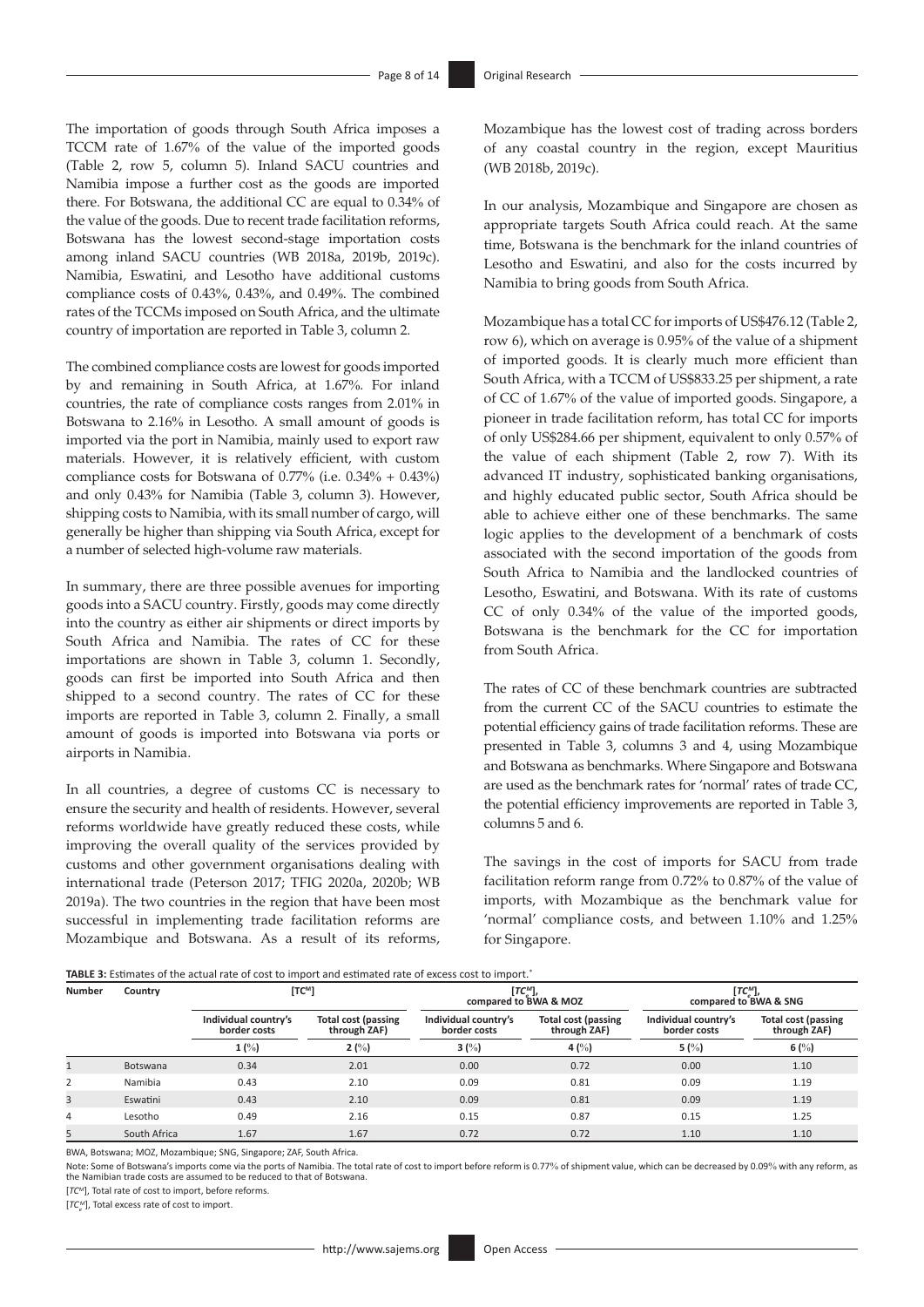The economic efficiency impact of trade administration reforms expressed by Equations 3, 4, 5, and 7 for imports are presented in Table 4, columns 2, 3, 4, and 6, respectively.

As shown in Table 4, column 1, removing the excess CC would lead to an increase in the quantity of imports across the SACU countries of between 0.87% and 1.34%, and in South Africa of between 0.91% and 1.40%. In terms of the percentage response, the biggest impact is on the imports into South Africa.

The estimated gain to SACU countries in economic welfare from reducing transactions cost of importing is shown in Table 4, column 2, rows 2 and 4. The range in the present value of the gain in economic welfare is between US\$919.7 million and US\$1407.7 million annually, for the current level of imports (estimated using Eqation 3). An additional gain in economic welfare occurs with the increase in the level of imports. The incremental gain in economic welfare is between US\$56.5 million and US\$89.9 million annually. Combining these, the annual gain in economic welfare (Table 2, column 4, rows 2 and 4) is estimated at between US\$976.2 million and US\$1497.6 million. For South Africa alone, the estimated annual gain would be between US\$887.4 million and US\$1366.3 million. That means more than 90% of the total economic gain to SACU would accrue to South Africa.

A perspective of the relative size of the benefits of reforming the trade administration could be gained by comparing these values with the gain in welfare if all import tariffs were eliminated. Because the weighted average tariff rates (Table 1, column 3) are larger than the size of the potential rates of proposed reductions in trade transactions costs (Table 3, columns 3–6), the impact on the quantity of imports demanded in SACU is larger, at 5.63% versus 0.87% – 1.34%. However, the estimated value of the traditional measure of the deadweight loss reduction from the complete elimination of the import tariffs (Eqation 7) is reported in Table 4, column 6. The annual economic welfare gain amounts to only US\$168.5 million. Approximately 94% of annual economic welfare gain resulted from the complete elimination of the import tariffs that would accrue to South Africa (US\$158.3 out of US\$168.5).

This estimate is consistent with that of Guei et al. (2017), who found that the economic welfare gain from the FTA between South Africa and the EU would be approximately US\$134 million per year. The reform of the import administration level would yield the countries of SACU between 5.8 and 8.9 times as much economic gain (Table 4, column 7). As was shown in Figure 1, the fundamental cause of this huge difference in the current level of economic efficiency losses is that the tariff only creates a triangle of economic inefficiency (triangle GCD, in Figure 1), due to the reduction in consumer demand for importables and the stimulation of the supply of importables. Most of the price impact of tariffs is borne by consumers through the payment of increased tariff revenues to the government. These tax revenues are not economic welfare costs but represent a fiscal transfer. This is in contrast to the excess trade CC that in their entirety reflect an economic resource cost to the country (area EHIG in Figure 1).

# **Trade compliance costs of exporting**

To estimate the economic benefits from the reform in the SACU countries' export administration system that would reduce the CC, we have used Equations 8–12. The required data are the level of exports, supply elasticities of exports (Table 1), and estimates of export CC (Table 5).

In the case of exports, we suggest a little potential for reform in Eswatini, Lesotho, and Botswana. According to World Integrated Trade Solution, published by the WTO (2015), more than 90% of Botswana's exports and 37.78% of Namibia's exports are diamonds. We assume that the remaining 10% of Botswana's exports are exported via South African to third countries and will be included in South Africa's exports. If these exports are simply sold in South Africa as regionally traded goods, we exclude any potential benefits from reforming Botswana's export administration system. The exports of Eswatini and Lesotho go almost all in the first instance to South Africa (Sacolo, Mohammed & Dlamini 2018). Hence, they are treated in the same manner as non-diamond exports from Botswana. Namibia has its own ports, which are mainly used for shipping its non-diamond exports. Hence, it is assumed that all Namibia's non-diamond

|               | <b>TABLE 4:</b> Economic welfare effects of the total excessive compliance costs of import and tariff. |                   |                               |                                                  |                                                             |                       |                                                 |                                          |  |  |
|---------------|--------------------------------------------------------------------------------------------------------|-------------------|-------------------------------|--------------------------------------------------|-------------------------------------------------------------|-----------------------|-------------------------------------------------|------------------------------------------|--|--|
| <b>Number</b> | Country                                                                                                | $[M, /M_{\odot}]$ | [ΔW]] (millions<br>2018 US\$) | $\lceil \Delta W \rceil$ (millions<br>2018 US\$) | $\lbrack \Delta \mathsf{W} \rbrack$<br>(millions 2018 US\$) | $[(\Delta M_1)/ M_1]$ | $\left[\Delta W\right]$<br>(millions 2018 US\$) | $\left[\Delta W_{.}/\Delta W_{.}\right]$ |  |  |
|               |                                                                                                        | 1(%)              |                               |                                                  | $4 = 2 + 3$                                                 | 5 $(%)$               | 6                                               | $7 = 4/6$                                |  |  |
|               | South Africa<br>(compared to MOZ)                                                                      | 0.91              | 834.6                         | 52.9                                             | 887.4                                                       | 5.88                  | 158.3                                           | 5.6                                      |  |  |
|               | SACU (compared to<br>BWA & MOZ)                                                                        | 0.87              | 919.7                         | 56.5                                             | 976.1                                                       | 5.63                  | 168.5                                           | 5.8                                      |  |  |
| 3             | South Africa<br>(compared to SNG)                                                                      | 1.40              | 1282.0                        | 84.3                                             | 1366.3                                                      | 5.88                  | 158.3                                           | 8.6                                      |  |  |
| 4             | SACU (compared to<br>BWA & SNG)                                                                        | 1.34              | 1,407.7                       | 89.9                                             | 1497.6                                                      | 5.63                  | 168.5                                           | 8.9                                      |  |  |

SACU, South African Customs Union; BWA, Botswana; MOZ, Mozambique; SNG, Singapore.

[∆M<sub>1</sub>/M<sub>4</sub>], the percentage change in import volume from removing excessive cost to import.

[∆W<sub>1</sub>], Direct economic gain from removing excessive economic resources for importation.

[∆W<sub>2</sub>], Economic gain from removing TC.<sup>M</sup>, (while there is a tariff), due to the increase in import.

[∆W<sup>e</sup> ], Total economic gain from removing TC.*<sup>e</sup> M*;

 $[(\Delta M)_{2}/M_{4}]$ , the percentage change in import volume by eliminating tariff.

[∆W<sub>t</sub>], Economic gain from removing tariff from imports.

[∆We/∆W<sub>t</sub>], Ratio of total economic gain of removing TC.<sup>M</sup> to that of eliminating tariffs.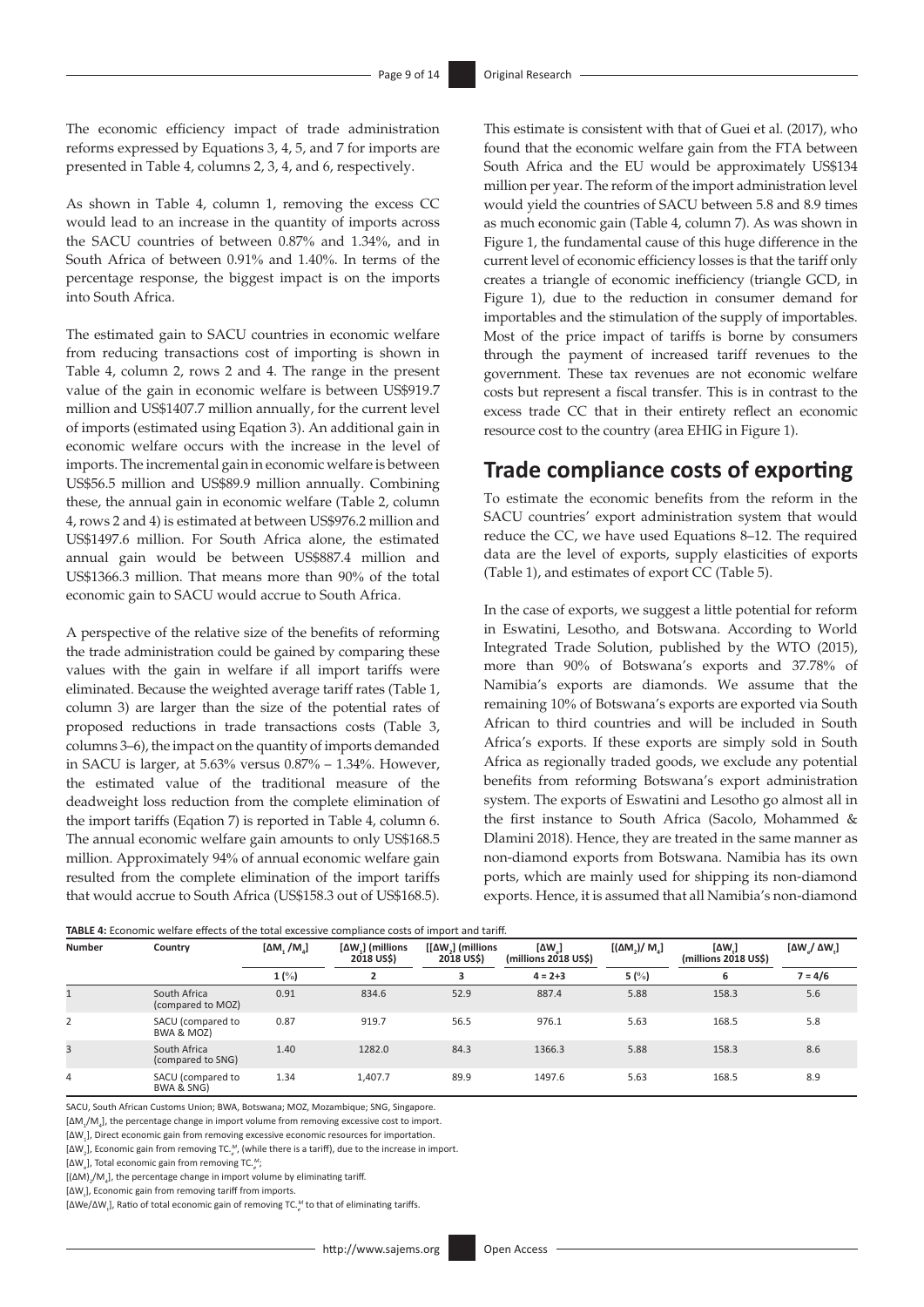| TABLE 5: Total compliance time and cost to export (2018) and estimated rate of excess cost compared to benchmark costs. |  |  |  |
|-------------------------------------------------------------------------------------------------------------------------|--|--|--|
|-------------------------------------------------------------------------------------------------------------------------|--|--|--|

| <b>Number</b> | Country      | <b>Total compliance</b><br>time to export<br>(hours) $*$ | Cost of capital's<br>locked time<br>(US\$)* | <b>Total direct</b><br>compliance cost to<br>export (US\$)** | Total compliance<br>cost to export<br>(US\$) | $[TC^x]$ | $[TC_{\circ}^x],$<br>compared to MOZ compared to SNG | $[TC_{\circ}^x],$ |
|---------------|--------------|----------------------------------------------------------|---------------------------------------------|--------------------------------------------------------------|----------------------------------------------|----------|------------------------------------------------------|-------------------|
|               |              |                                                          |                                             |                                                              | $4 = 2 + 3$                                  | 5(%)     | 6 $(%)$                                              | 7 $(%)$           |
|               | Namibia      | 210                                                      | 143.84                                      | 1092.5                                                       | 1236.34                                      | 2.47     | 0.81                                                 | 1.71              |
|               | South Africa | 160                                                      | 109.59                                      | 1312                                                         | 1421.59                                      | 2.84     | 1.18                                                 | 2.08              |
|               | Mozam-bique  | 102                                                      | 69.86                                       | 761.7                                                        | 831.56                                       | 1.66     | Benchmark                                            | Benchmark         |
| 4             | Singapore    | 12                                                       | 8.22                                        | 372                                                          | 380.22                                       | 0.76     | Benchmark                                            | Benchmark         |

\**Source*: columns 1 and 4 as indicated by \*: WB (2019a); the rest is the author's calculations

MOZ, Mozambique; SNG, Singapore.

\*\*, According to Eqn. 13.

Note: [TC*<sup>X</sup>* ] stands for the total rate of compliance cost to export as a percentage of shipment value.

[TC.*<sup>e</sup> X* ] stands for the total excessive rate of cost to export compared to Mozambique (MOZ)/Singapore (SNG).

exports are shipped from its ports. It is the export CC of nondiamond exports that are measured by the Doing Business surveys. Thus, we apply these costs to Namibia's nondiamond exports (WB 2019b). Our analysis, therefore, focuses on the potential economic benefits of trade facilitation reform of the export administration systems in Namibia and South Africa.

The total CC to export is the aggregation of the total value of the time costs and the direct costs associated with merchandise exportation from SACU countries (Table 5, columns 1–4). The CC associated with the administration of exports expressed as a percentage of a standard shipment of US\$50 000 value,  $TC^x$ , is reported in column 5: 2.47% for Namibia and 2.84% for South Africa. The corresponding benchmark rates of export CC (Table 5, rows 3 and 4) for Mozambique and Singapore are 1.66% and 0.76%, respectively, of the shipment value of export.

Subtracting these benchmark rates for the normal CC of exporting from the current rates of CC for Namibia and South Africa gives the rates of excess CC (*TC*<sup>*x*</sup></sup>) (Table 5, columns 6 and 7). These are the target of the proposed trade facilitation reforms. The potential reform savings for Namibia are 0.81% – 1.71% and South Africa 1.18% – 2.08% of the value of exports. These rates can be considered a tax on exports from SACU countries that finances the administrative inefficiency of processing the paperwork to facilitate the administration of the export of commodities.

The first step in analysing the impact of the reform is to see how exports would increase if the exports' CC were reduced to the level of those exporting through Mozambique and Singapore. This is estimated using Equation 9, along with the export supply elasticity and the volumes of exports of Namibia and South Africa (Table 1). The results are reported in Table 6, column 1. It is estimated that reform of the export process would increase the volume of exports by 1.03% – 1.83%.

In total, the estimated economic savings in CC imposed by the trade administration are between US\$1223.0 million and US\$2179.6 million annually, based on the benchmark costs of Mozambique and Singapore, respectively. The contribution of Namibia to these overall efficiency gains is relatively small, at only 3% of the total gain in economic welfare.

| <b>TABLE 6:</b> Economic effects of excess compliance cost to export. |
|-----------------------------------------------------------------------|
|-----------------------------------------------------------------------|

| <b>Number</b>  | Country                           | $[AX, /X_{a}]$  | $\left[\Delta W_{3}\right]$<br>(millions<br>2018 US\$) | $[\Delta W_{a}]$<br>(millions<br>2018 US\$) | [ΔW <sup>x</sup> ]<br>(millions<br>2018 US\$) |
|----------------|-----------------------------------|-----------------|--------------------------------------------------------|---------------------------------------------|-----------------------------------------------|
|                |                                   | $1 \frac{9}{6}$ | 2                                                      | 3                                           | $4 = 2 + 3$                                   |
|                | Namibia<br>(compared to MOZ)      | 0.87            | 35.05                                                  | 0.15                                        | 35.21                                         |
| $\overline{2}$ | South Africa<br>(compared to MOZ) | 1.04            | 1181.69                                                | 6.14                                        | 1187.83                                       |
| 3              | <b>SACU</b><br>(compared to MOZ)  | 1.03            | 1216.75                                                | 6.29                                        | 1223.03                                       |
| 4              | Namibia<br>(compared to SNG)      | 1.83            | 74.14                                                  | 0.68                                        | 74.82                                         |
| 5              | South Africa<br>(compared to SNG) | 1.83            | 2085.63                                                | 19.11                                       | 2104.75                                       |
| 6              | SACU<br>(compared to SNG)         | 1.83            | 2159.77                                                | 19.79                                       | 2179.57                                       |

SACU, South African Customs Union; MOZ, Mozambique; SNG, Singapore.

[(ΔX)<sub>1</sub> / X<sub>3</sub>], the percentage change in export volume due to removing excessive export compliance costs.

[∆W<sub>3</sub>], Direct economic gain from reducing excessive export transactions costs.

[∆W<sub>4</sub>], Economic gain after removing excessive compliance costs and export expansion. [∆W<sup>x</sup>], Total economic gain from reducing excessive export compliance.

The economic efficiency won by a reduction in trade CC of both imports and exports to the level of that of Mozambique would amount annually to approximately US\$2.2 billion (Table 7). If Singapore is used as the benchmark, the annual gain would be about US\$3.7 billion (2018 prices). In terms of relative magnitude to other macroeconomic variables, the annual economic gains possible after this reform would be 0.54% – 0.90% of the combined GDP of the SACU countries. South Africa and the other SACU countries are wasting resources of more than half a percent of their combined GDP annually, because of an unnecessarily inefficient system of imports and export clearances and cost imposed on consumers. Without the proposed reforms, the welfare of the region is reduced annually by these amounts.

The governments of the SACU countries are strongly committed to the education of their young populations and spend approximately 6.2% of their GDP on public education services. This rather simple reform of customs and port procedures would yield a benefit to these countries of 8.7% – 14.5% of their total current expenditures on education. Comparing the annual economic gains after this reform to the South African government's average expenditure on health (4.35%) shows that this single reform would save the country from 12.36% to 20.67% of government health expenditure.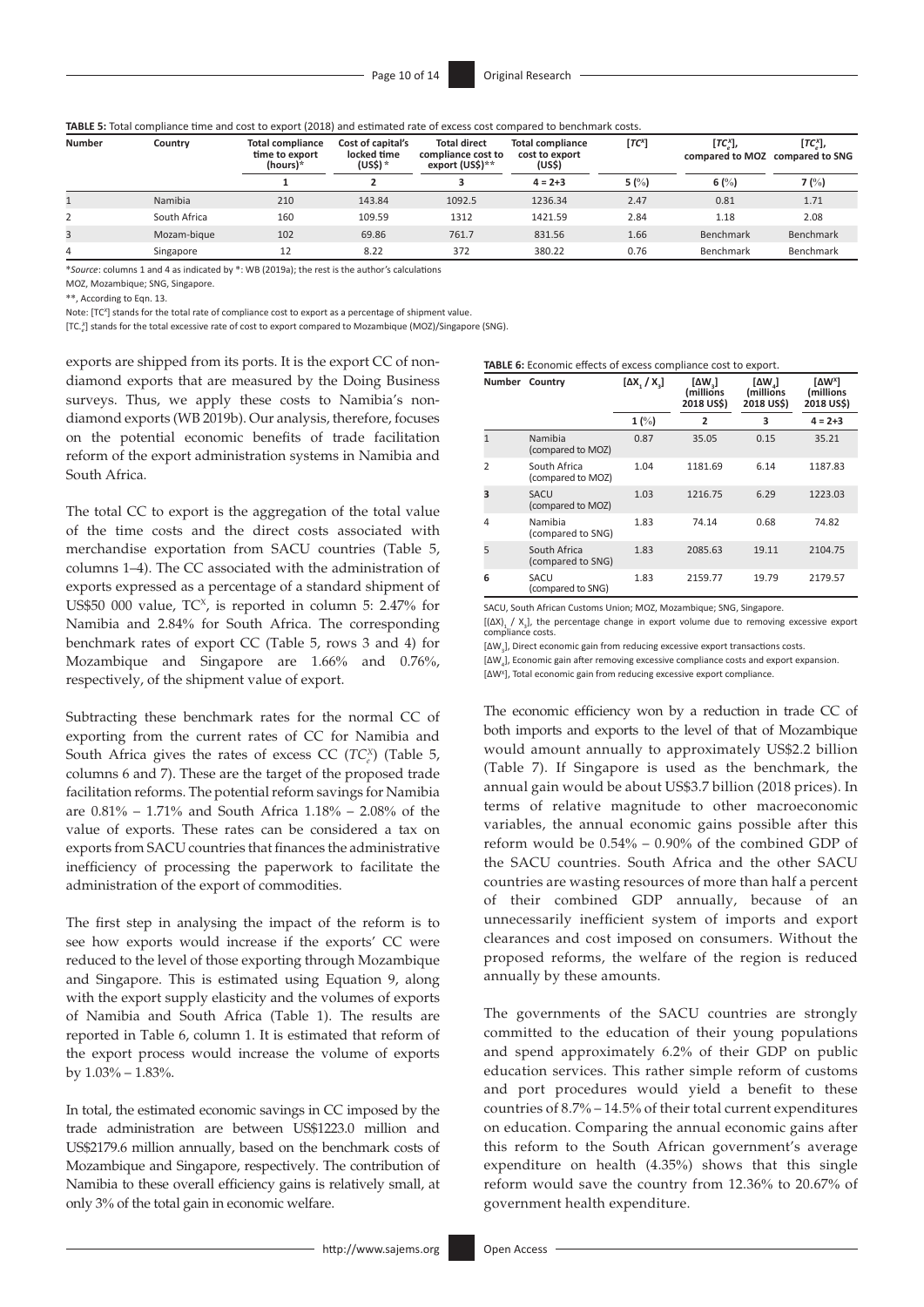#### **TABLE 7:** Economic effects of tariff and total excess compliance cost of the trade.

| Number       | Country                                | [ΔW <sub>a</sub> ] (millions 2018<br>US\$) | $\left[\Delta \mathsf{W}\right]$ / GDP]* | $\left[\Delta W\right]$ / EDU <sub>205</sub> ]** | $[\Delta W_{\alpha} / H L H_{\gamma_{AB}}]^{***}$ | $\left[\Delta W/$ Ass]**** | $\left[\Delta W\right] / \Delta W$ . |
|--------------|----------------------------------------|--------------------------------------------|------------------------------------------|--------------------------------------------------|---------------------------------------------------|----------------------------|--------------------------------------|
|              |                                        |                                            | 2(%)                                     | 3 $(%)$                                          | 4 $(\%)$                                          |                            |                                      |
| $\mathbf{1}$ | South Africa<br>(compared to MOZ)      | 2075.24                                    | 0.56                                     | 9.15                                             | 12.95                                             | 2.27                       | 13.11                                |
| 2            | Total sum in SACU<br>(compared to MOZ) | 2199.18                                    | 0.54                                     | 8.73                                             | 12.36                                             | 1.55                       | 13.05                                |
| 3            | South Africa<br>(compared to SNG)      | 3471.06                                    | 0.94                                     | 15.30                                            | 21.67                                             | 3.79                       | 21.93                                |
| 4            | Total sum in SACU<br>(compared to SNG) | 3677.21                                    | 0.90                                     | 14.60                                            | 20.67                                             | 2.59                       | 21.82                                |

MOZ, Mozambique; SNG, Singapore; GDP, gross domestic product; SACU, South African Customs Union.

\*, Cumulative SACU countries' GDP in 2018 was US\$408 921 million (WB 2019b).

\*\*, EDU<sub>nar</sub>, South African government expenditure on education (2018) 6.16% of its GDP (WB 2019b).

\*\*\*, HLH<sub>7AE/</sub> South African government expenditure on health (2017) 4.35% of its GDP (WB 2019b).

[∆W<sub>e</sub>], Total economic gain from the elimination of excessive trade compliance costs (while there is a tariff).

\*\*\*\*, Ass, Net official development assistance received by each country (WB 2019b) as a ratio of its GDP. The assistance received by South Africa amounted to US\$915 million, and the aggregated assistance received by SACU countries was US\$1419 million.

[∆W<sub>e</sub>/ GDP], Total economic gain from reduced excessive trade CC as a percentage of GDP.

[ΔW<sub>e</sub>/ EDU<sub>zAF</sub>], ratio of ΔW<sub>e</sub>/ GDP to EDU<sub>zAF</sub>

[ΔW<sub>e</sub>/ HLH<sub>zʌF</sub>], ratio of ΔW<sub>e</sub>/ GDP to HLH<sub>zʌF</sub>.

[ΔW<sub>e</sub>/ ΔW<sub>t</sub>], Ratio of total economic gain from reduced excessive trade compliance costs to that of eliminating duty.

A major concern, with the imposition of import tariffs, among economists and policymakers discussing SACU's tariff policies, has been the magnitude of the efficiency costs they create (Edwards & Lawrence 2008). Table 7, column 5, shows a comparison of the relative values of the economic efficiency that could be gained from reforming the management of the international trade flow  $(\Delta W_e)$  to the economic efficiency gained from a complete elimination of all import tariffs  $(\Delta W_{t})$  (Table 4, column 6). The total potential welfare gain for the SACU economic community can also be compared to the total 'net official development assistance received' (US\$1419 million) in 2018. This comparison indicates that the economic welfare gain could be achieved through these reforms in trade across borders is 1.6–2.6 times greater than the value of loans and grants received by SACU member countries (Table 7, column 6). This ratio is even higher in South Africa at around 2.3–3.8 times more than the net official development assistance. The result is that inefficiency due to the excess CC is between 13 and 22 times the estimated economic inefficiency cost of SACU's tariff regime.

### **Conclusion and policy implications**

The economic gain from reducing the excess border compliance and documentary compliance costs for imports and exports are substantial, amounting to 0.54% – 0.90% of SACU countries GDP annually. Reforming these administrative practices would provide South African residents with about 95% of the possible benefits of the whole SACU. In South Africa alone, the gain from reducing these excess CC would be worth between US\$2075 million and US\$3471 million. By way of comparison, the costs of implementing major trade facilitation reforms to reduce these border and documentary CC are trivial. For example, the cost of setting up a single window in Kenya was US\$14.7 million.

In South Africa, the economic benefits of reducing the excessive trade CC are between US\$2.1 billion and US\$3.5 billion. The gain for each of the other SACU members in the case of reduction in import CC is as follows: Botswana US\$31 to US\$48 million, Namibia US\$29 to US\$42 million, Eswatini US\$17 to US\$25 million, Lesotho US\$12 to US\$17 million, while for South Africa it is US\$887 to US\$1366 million.

South Africa is the one that achieves much of the gain. However, more than 85% of the welfare gain in these countries is achievable through the decrease in trade CC in South Africa. This demonstrates the importance of South African's trade facilitation for welfare to improve all members of SACU.

The cost to Singapore of setting up their Trade Net system was well below US\$50 million in 2019 prices, while the annual operating costs are between US\$195 000 and US\$1.2 million (Jenkins 1996; Valensisi et al. 2016; Yeow 1996). Given the worldwide experience in developing and developed countries, implementing such trade facilitation measures, there is little risk of failure in IT-rich South Africa. Few reforms are available to any country that would yield such widespread economic benefits, from significantly reducing the costs of intermediate input and consumer goods to stimulating international trade flows of exports and imports. Failure to proceed quickly with such reforms inflicts costs that SACU countries can ill afford.

The most important changes needed to realise these cost savings are, first and foremost, a single window administrative structure. This can be paired with riskbased customs checks, trade logistics system upgrades, regional administrative coordination, and trade stakeholder preparation and consultation.

A strong trade facilitation plan is the best way to reduce obstacles by deepening the adoption of regional trade agreements in SACU. This could lead to greater economic integration among SACU countries.

The SACU members' failure to improve costs and leverage has been a major hurdle in bringing about trade facilitation reforms. Reforming customs administrations is notoriously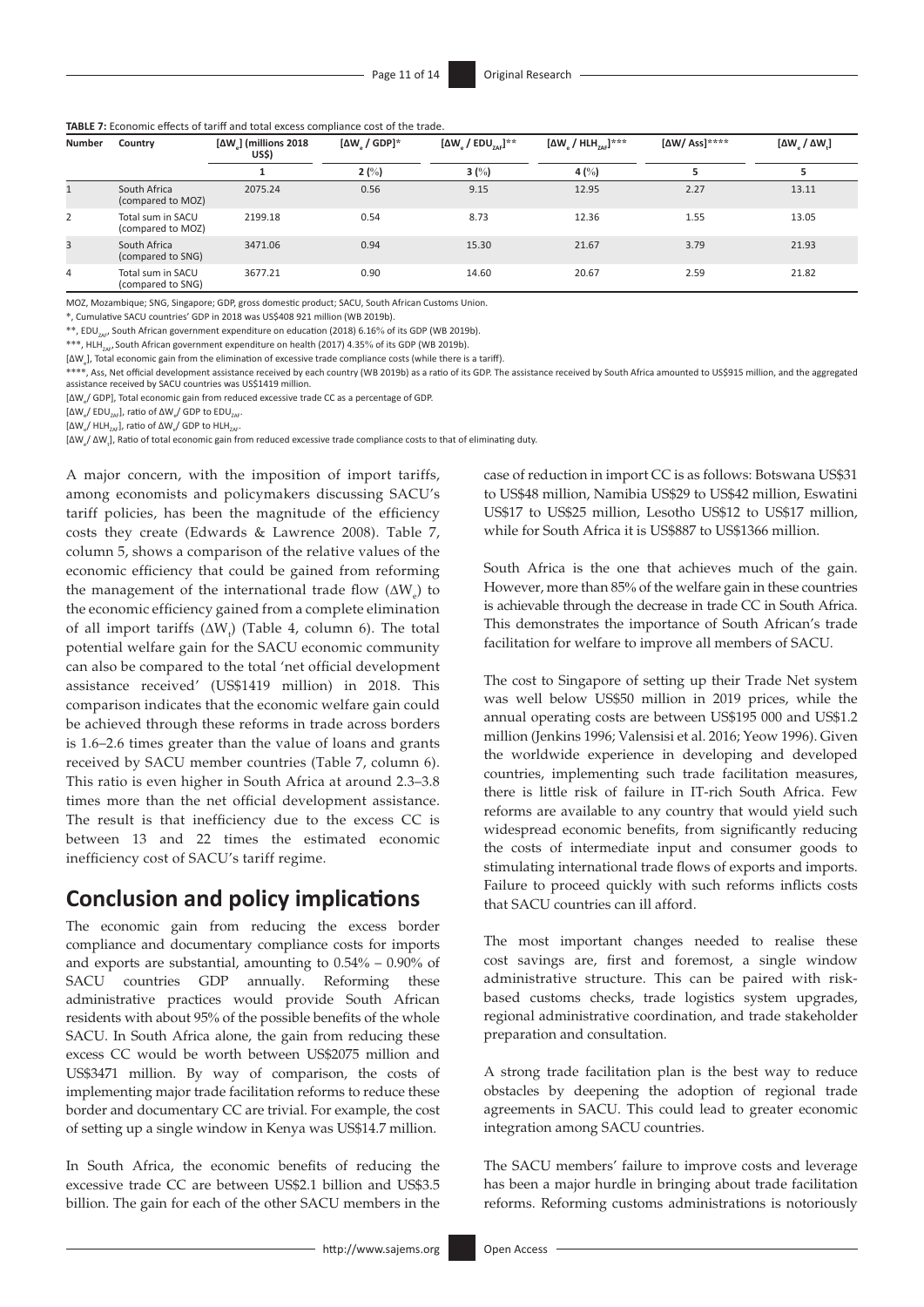difficult. Corruption in such organisations and powerful unions serving port employees have often defied the institutional reforms needed to introduce modern structures. Often, reforms necessitate modern information technology, which existing administrators and employees will not be familiar with.

Given the magnitude of the possible gains, future studies should concentrate on the study of transition adoption. Future research could also investigate how such measures should be implemented to promote public interest in existing ineffective procedures. Finally, the implementation methods of effective reforms should be analysed so that a clearer understanding of the political economy of trade facilitation reform can be established.

### **Acknowledgements**

### **Competing interests**

The authors declare that they have no financial or personal relationships that may have inappropriately influenced them in writing this article.

### **Authors' contributions**

This article forms part of a Ph.D. study at the Eastern Mediterranean University by S.S. with G.P.J. as the supervisor assisting with the conceptual construction of the study.

### **Ethical considerations**

This article followed all ethical standards for research without direct contact with human or animal subjects.

### **Funding information**

This research received no specific grant from any funding agency in the public, commercial or not-for-profit sectors.

### **Data availability**

Data sharing is not applicable to this article, as no new data were created or analysed in this study.

### **Disclaimer**

The views and opinions expressed in this article are those of the authors and do not necessarily reflect the official policy or position of any affiliated agency of the authors.

### **References**

- Arvis, J-F., Duval, Y., Shepherd, B., Utoktham, C. & Raj, A., 2016, 'Trade costs in the developing world: 1996–2010', *World Trade Review* 15(3), 451–474. [https://doi.](https://doi.org/10.1017/S147474561500052X) [org/10.1017/S147474561500052X](https://doi.org/10.1017/S147474561500052X)
- Balistreri, E.J., Maliszewska, M., Osorio-Rodarte, I., Tarr, D.G. & Yonezawa, H., 2018, 'Poverty, welfare and income distribution implications of reducing trade costs through deep integration in Eastern and Southern Africa', *Journal of African Economies* 27(2), 172–200. <https://doi.org/10.1093/jae/ejx024>
- Berends, G., 2016, 'What does the EU-SADC EPA really say? An analysis of the economic partnership agreement between the European Union and Southern Africa', *South African Journal of International Affairs* 23(4), 457–474. [https://doi.](https://doi.org/10.1080/10220461.2016.1275763) [org/10.1080/10220461.2016.1275763](https://doi.org/10.1080/10220461.2016.1275763)
- Czermińska, M. & Garlińska-Bielawska, J., 2018, 'The pros and cons of the Economic Partnership Agreement (EPA) for the Southern African Development Community (SADC) in the context of member states' trade relations with the European Union (EU)', *Central European Review of Economics & Finance* 23(1), 69–85. [https://doi.](https://doi.org/10.24136/ceref.2018.006) [org/10.24136/ceref.2018.006](https://doi.org/10.24136/ceref.2018.006)
- Djankov, S., Freund, C. & Pham, C.S., 2010, 'Trading on time', *The Review of Economics and Statistics* 92(1), 166–173. <https://doi.org/10.1162/rest.2009.11498>
- Edwards, L. & Lawrence, R., 2008, *SACU tariff policies: Where should they go from here?*, CID Working Paper Series 2008.169, Harvard University, Cambridge, MA, May 2008.
- Ferreira, L. & Steenkamp, E.A., 2020, 'Identifying regional trade potential between selected countries in the African tripartite free trade area', *South African Journal of Economic and Management Sciences* 23(1), a2936. [https://doi.org/10.4102/](https://doi.org/10.4102/sajems.v23i1.2936) [sajems.v23i1.2936](https://doi.org/10.4102/sajems.v23i1.2936)
- Fuenzalida-O'Shee, D., Valenzuela-Klagges, B. & Coryalan-Quiroz, A., 2018, 'Trade facilitation and its effects on Chile's bilateral trade from 2006 to 2014', *Cepal Review* 2018(124), 173–191.<https://doi.org/10.18356/630ad7fa-es>
- Ghodsi, M., Grübler, J. & Stehrer, R., 2016, *Import demand elasticities revisited*, WIIW Working Paper 132, The Vienna Institute for International Economic Studies (wiiw), Vienna.
- Guei, K.M.A., Mugano, G. & Le Roux, P., 2017, 'Revenue, welfare and trade effects of European Union free trade agreement on South Africa', *South African Journal of Economic and Management Sciences* 20(1), a1655. [https://doi.org/10.4102/](https://doi.org/10.4102/sajems.v20i1.1655) [sajems.v20i1.1655](https://doi.org/10.4102/sajems.v20i1.1655)
- Hassan, M., 2020, 'Africa and the WTO trade facilitation agreement: State of play, implementation challenges, and policy recommendations in the digital era', in G.O. Odularu, M. Hassan & M.A. Babatunde (eds.), *Fostering trade in Africa*, pp. 5–38, Springer, Cham.
- Hassan, M., Odularu, G. & Babatunde, M.A., 2020, 'Introduction: Trade relations, business opportunities and policy instruments for fostering Africa's trade', in G.O. Odularu, M. Hassan & M.A. Babatunde (eds.), *Fostering trade in Africa*, pp. 1–4, Springer, Cham.
- Hoekman, B. & Shepherd, B., 2015, 'Who profits from trade facilitation initiatives? Implications for African countries', *Journal of African Trade* 2(1–2), 51–70. [https://](https://doi.org/10.1016/j.joat.2015.08.001) [doi.org/10.1016/j.joat.2015.08.001](https://doi.org/10.1016/j.joat.2015.08.001)
- IMF, 2019, *IMF data, direction of trade statistics, exports and imports by areas and countries*, viewed 06 July 2019, from [http://data.imf.org/?sk=9D6028D4-F14A-](http://data.imf.org/?sk=9D6028D4-F14A-464C-A2F2-59B2CD424B85)[464C-A2F2-59B2CD424B85](http://data.imf.org/?sk=9D6028D4-F14A-464C-A2F2-59B2CD424B85).
- Jenkins, G.P., 1996, 'Information technology and innovation in tax administration', Vol. 2, in G.P. Jenkins (ed.), *Information technology and innovation in tax administration*, pp. 1–14, Kluwer Law International BV, Netherlands.
- Jordaan, A.C., 2014, 'The impact of trade facilitation factors on South Africa's exports to a selection of African countries', *Development Southern Africa* 31(4), 591–605. <https://doi.org/10.1080/0376835X.2014.907535>
- Kee, H.L., Nicita, A. & Olarreaga, M., 2008, 'Import demand elasticities and trade distortions', *The Review of Economics and Statistics* 90(4), 666–682. [https://doi.](https://doi.org/10.1162/rest.90.4.666) [org/10.1162/rest.90.4.666](https://doi.org/10.1162/rest.90.4.666)
- Kohli, U., 1991, *Technology, duality, and foreign trade: The GNP function approach to modeling imports and exports*, Harvester Wheatsheaf, New York, NY.
- Manwa, F., Wijeweera, A. & Kortt, M.A., 2019, 'Trade and growth in SACU countries: A panel data analysis', *Economic Analysis and Policy* 63, 107–118. [https://doi.](https://doi.org/10.1016/j.eap.2019.05.003) [org/10.1016/j.eap.2019.05.003](https://doi.org/10.1016/j.eap.2019.05.003)
- Matthee, M., Idsardi, E. & Krugell, W., 2015, 'Can South Africa sustain and diversify its exports?', *South African Journal of Economic and Management Sciences* 19(2), 249–263.<https://doi.org/10.4102/sajems.v19i2.1324>
- Matthee, M. & Santana-Gallego, M., 2017, 'Identifying the determinants of South Africa's extensive and intensive trade margins: A gravity model approach', *South African Journal of Economic and Management Sciences* 20(1), a1554. [https://doi.](https://doi.org/10.4102/sajems.v20i1.1554) [org/10.4102/sajems.v20i1.1554](https://doi.org/10.4102/sajems.v20i1.1554)
- Mhonyera, G., Steenkamp, E. & Matthee, M., 2018, 'Evaluating South Africa's utilisation of sustained export potential in sub-Saharan Africa', *South African Journal of Economic and Management Sciences* 21(1), a1927. [https://doi.](https://doi.org/10.4102/sajems.v21i1.1927) [org/10.4102/sajems.v21i1.1927](https://doi.org/10.4102/sajems.v21i1.1927)
- Ngalawa, H.P., 2014, 'Anatomy of the Southern African Customs Union: Structure and revenue volatility', *International Business & Economics Research Journal (IBER)* 13(1), 145–156.<https://doi.org/10.19030/iber.v13i1.8385>
- Perera, S. (2016). 'Trade facilitation agreement (TFA)—implementing implications,' *Emerging Issues Briefing Note (5)*, The Commonwealth Secretariat, United Kingdom.
- Peterson, J., 2017, 'An overview of customs reforms to facilitate trade', *Journal of International Commerce and Economics*, August, 2017, viewed from [https://](https://www.usitc.gov/journals) [www.usitc.gov/journals](https://www.usitc.gov/journals).
- Porteous, O., 2019, 'High trade costs and their consequences: An estimated dynamic model of African agricultural storage and trade', *American Economic Journal: Applied Economics* 11(4), 327–366. [https://doi.org/10.1257/app.](https://doi.org/10.1257/app.20170442) [20170442](https://doi.org/10.1257/app.20170442)
- Portugal-Perez, A. & Wilson, J.S., 2009, 'Why trade facilitation matters to Africa', *World Trade Review* 8(3), 379.<https://doi.org/10.1017/S147474560900439X>
- Sacolo, T., Mohammed, M. & Dlamini, T., 2018, 'Evolution of trade in Eswatini from 1968 to 2015: A developmental perspective', *African Review of Economics and Finance* 10(2), 151–168.
- SACU, 2002, *Southern African Customs Union (SACU) agreement*, viewed November 2019, from [https://wits.worldbank.org/GPTAD/PDF/archive/SACU.pdf.](https://wits.worldbank.org/GPTAD/PDF/archive/SACU.pdf)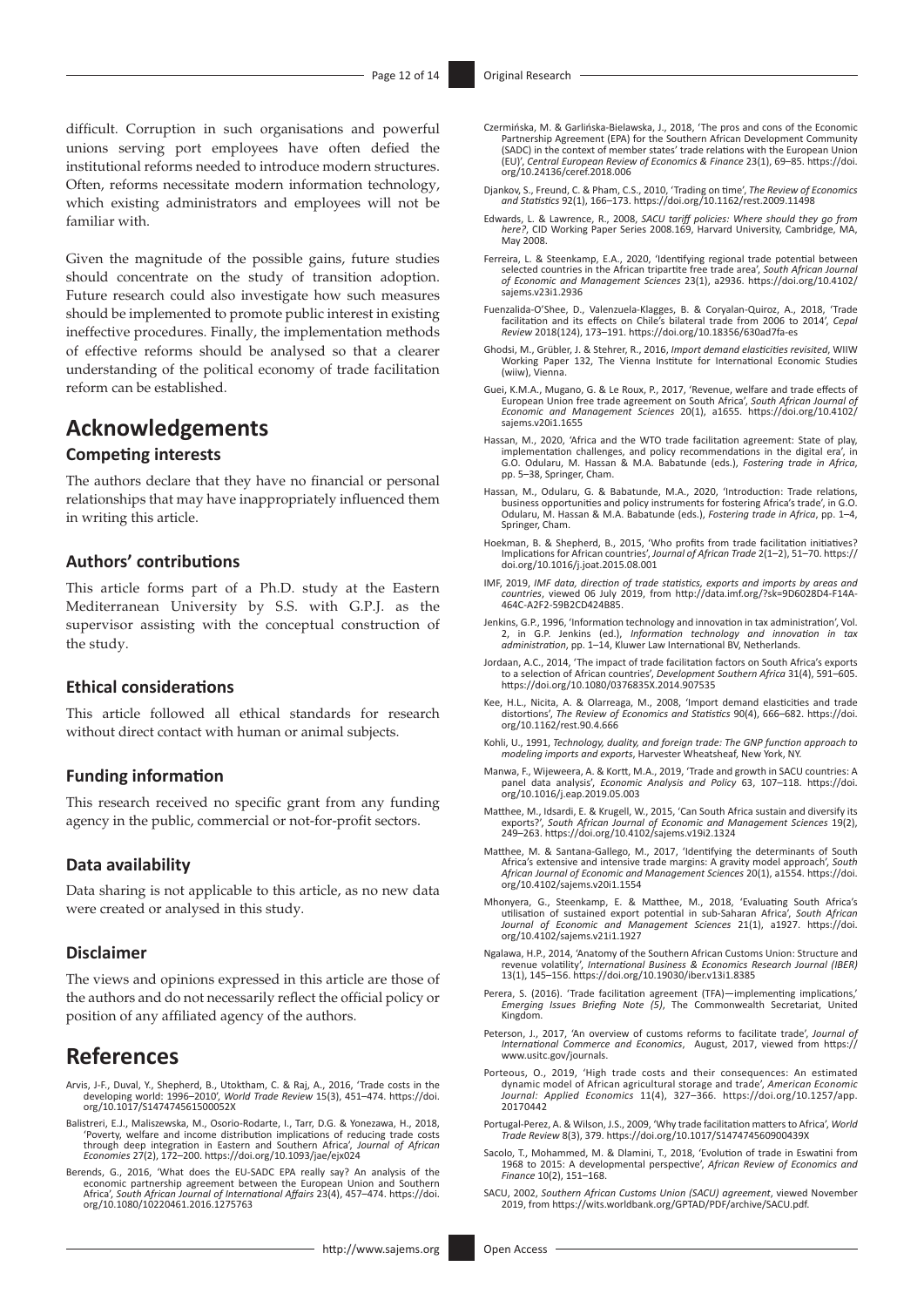- Sakyi, D. & Afesorgbor, S.K., 2019, 'The effects of trade facilitation on trade performance in Africa', *Journal of African Trade* 6 (1–2), 1–15. [https://doi.](https://doi.org/10.2991/jat.k.191129.001) [org/10.2991/jat.k.191129.001](https://doi.org/10.2991/jat.k.191129.001)
- Sakyi, D., Villaverde, J., Maza, A. & Bonuedi, I., 2017, 'The effects of trade and trade facilitation on economic growth in Africa', *African Development Review* 29(2), 350–361. <https://doi.org/10.1111/1467-8268.12261>
- Seck, A., 2016, 'Trade facilitation and trade participation: Are sub-Saharan African firms different?', *Journal of African Trade* 3(1–2), 23–39. [https://doi.org/10.1016/j.](https://doi.org/10.1016/j.joat.2017.05.002) [joat.2017.05.002](https://doi.org/10.1016/j.joat.2017.05.002)
- TFIG (Trade Facilitation Implementation Guide), 2020a, *United Nations, trade facilitation implementation guide, case studies*, viewed 09 February 2020, from <http://tfig.unece.org/contents/case-studies.htm>
- TFIG (Trade Facilitation Implementation Guide), 2020b, *United Nations Economic Commission for Europe (UNECE), trade facilitation implementation guide, case stories, single window implementation in Mozambique*, viewed 09 February 2020, from [http://tfig.unece.org/case-stories.html.](http://tfig.unece.org/case-stories.html)
- Tokarick, S., 2014, 'A method for calculating export supply and import demand elasticities', *The Journal of International Trade & Economic Development* 23(7), 1059–1087.<https://doi.org/10.1080/09638199.2014.920403>
- Turkson, F.E., Adjei, RM & Barimah, A., 2020, 'Does trade facilitation<br>pomote bilateral trade in sub-Saharan Africa? Policy and issues', in G.O.<br>Odularu, M. Hassan & M.A. Babatunde (eds.), *Fostering trade in Africa*, pp. 63–96, Springer, Cham.
- UNCTAD (United Nations Conference on Trade and Development), 2017, *National trade facilitation committees: Beyond compliance with the WTO trade facilitation agreement?*, Transport and Trade Facilitation Series, No. 8, viewed from [https://](https://unctad.org/en/pages/PublicationWebflyer.aspx?publicationid=1961) [unctad.org/en/pages/PublicationWebflyer.aspx?publicationid=1961.](https://unctad.org/en/pages/PublicationWebflyer.aspx?publicationid=1961)
- Valensisi, G., Lisinge, R. & Karingi, S., 2016, 'The trade facilitation agreement and<br>Africa's regional integration', Canadian Journal of Development Studies/Revue<br>canadienne d'études du développement 37(2), 239–259. https [02255189.2016.1131672](https://doi.org/10.1080/02255189.2016.1131672)
- WB (World Bank), 2018a, *Economy profile of Botswana*, Doing Business, World Bank, Washington, DC, viewed November 2019, from [https://openknowledge.](https://openknowledge.worldbank.org/handle/10986/30679) [worldbank.org/handle/10986/30679.](https://openknowledge.worldbank.org/handle/10986/30679)
- WB (World Bank), 2018b, *Economy profile of Mozambique*, Doing Business, World<br>Bank, Washington, DC, viewed November 2019, from [https://openknowledge.](https://openknowledge.worldbank.org/handle/10986/30790)<br>[worldbank.org/handle/10986/30790.](https://openknowledge.worldbank.org/handle/10986/30790)
- WB (World Bank), 2019a, *Measuring business regulations, trading across borders, methodology*, viewed 03 January 2020, from [https://www.doingbusiness.org/en/](https://www.doingbusiness.org/en/methodology/trading-across-borders) [methodology/trading-across-borders](https://www.doingbusiness.org/en/methodology/trading-across-borders).
- WB (World Bank), 2019b, *Data bank*, World Development Indicator, World Bank, Washington, DC, viewed 17 November 2019, from [http://datatopics.worldbank.](http://datatopics.worldbank.org/world-development-indicators/) [org/world-development-indicators/](http://datatopics.worldbank.org/world-development-indicators/).
- WB (World Bank), 2019c, *Trading across borders*, Doing Business, World Bank, Washington, DC, viewed November 2019, from [https://www.doingbusiness.org/](https://www.doingbusiness.org/en/data/exploretopics/trading-across-borders) [en/data/exploretopics/trading-across-borders](https://www.doingbusiness.org/en/data/exploretopics/trading-across-borders).
- WTO (World Trade Organization), 2015, *World trade report 2015*, World Trade Organization, Geneva, viewed from [www.wto.org/english/res\\_e/booksp\\_e/](http://www.wto.org/english/res_e/booksp_e/world_trade_report14_e.pdf) [world\\_trade\\_report14\\_e.pdf](http://www.wto.org/english/res_e/booksp_e/world_trade_report14_e.pdf).
- WTO (World Trade Organization), 2020, *Trade topics, trade facilitation*, viewed 19 April 2020, from [https://www.wto.org/english/tratop\\_e/tradfa\\_e/tradfa\\_e.htmYeow](https://www.wto.org/english/tratop_e/tradfa_e/tradfa_e.htmYeow).
- Yeow, T. C., 1996, 'The computerization of customs in Singapore trade net', in<br>G.P. Jenkins (ed.), Information technology and innovation in tax administration,<br>pp. 165–176, Kluwer Law International BV, The Netherlands.

Appendix starts on the next page →